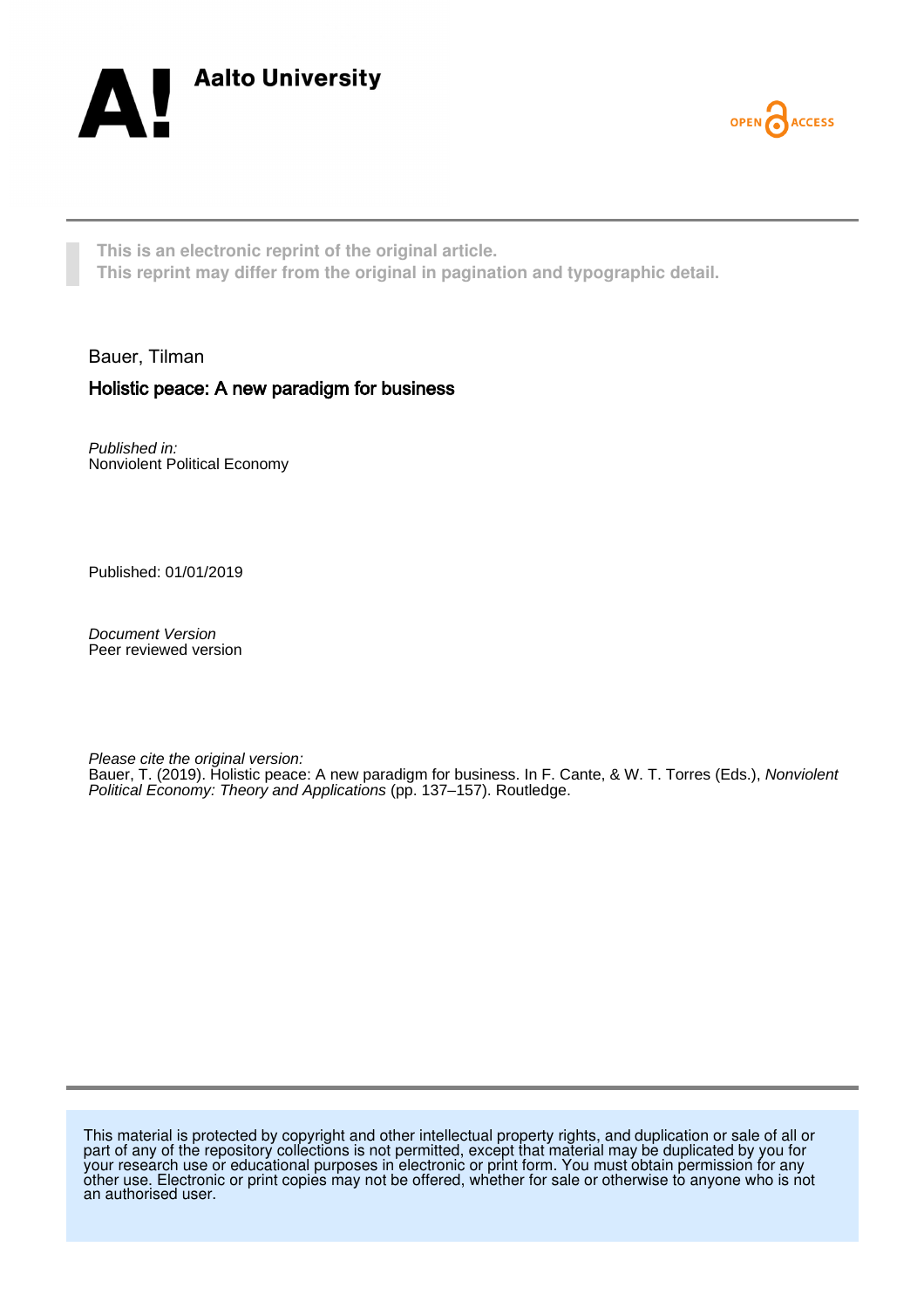Bauer, T. (2019) "Holistic Peace: A New Paradigm for Business". In: Cante, F. & Torres, W.T. (Eds.) *Nonviolent Political Economy: Theory and Applications*. Abingdon, Oxon: Routledge. pp. 137–157.

# Holistic Peace: A New Paradigm for Business

Tilman Bauer, Doctoral Candidate, Aalto University School of Business, Helsinki, Finland inbox@tilmanbauer.eu

# Abstract

This article explores a theoretical framework in which weak, strong, and holistic peace form the philosophical basis for a new paradigm for business. Weak peace is defined as the absence of war or any systematic violence, strong peace as the presence of positive values, ideals, or virtues, and holistic peace as a "transrational" (Dietrich, 2008) vision for humanity, interconnectedness, and moral excellence. Broader definitions of peace are shown to become more intertwined with spirituality. The article concludes that corporate leadership for peace describes a transrational paradigm in which the wellbeing of all, including nature, is at the forefront of corporate attention.

**Keywords:** Business; Peace; Spirituality; Transrationality; New Paradigm; Morality

# 1. Introduction

Our economic world is mired in a crisis of values. We see that greed, an emphasis on short-term profits, and general apathy towards human needs and the environment are commonplace. Even as economies become increasingly interconnected and interdependent, the consciousness within business appears to not have moved much beyond an exploitation paradigm. Global sustainability and wellbeing require a new mindset where business creates value for all, as systemic problems require systemic solutions. This mindset entails a holistic vision of business fostering peace. Accordingly, this article explores a theoretical framework, which allows for a new mindset of corporate leadership for peace to emerge where business can climb a ladder of morality. The relationship between business and peace is explored from the perspective of individual companies and their potential to contribute to peace.<sup>1</sup>

For centuries, classical philosophers such as Immanuel Kant (1795), Charles de Montesquieu (1748), and Adam Smith (1776) have recognized the broader role of business, or commerce, trade, and international cooperation in general, in creating peace and stability. <sup>2</sup> The connection was already studied in the  $17<sup>th</sup>$  century by Éméric Crucé (1623), who foresaw a peaceful worldwide union characterized by free trade and commerce. However, connecting business and peace – and assigning business the role of fostering peace (Fort and Schipani, 2004) – is also of emerging contemporary importance. Luk Bouckaert and Manas Chatterji (2015:xvi) comment in their book *Business, Ethics and Peace*:

<sup>&</sup>lt;sup>1</sup> This article is based on the author's two Masters' Theses (Bauer, 2015, 2016).

 $2$  It is not the aim of this article to investigate the various definitions of the expanded concept of business. More nuanced research is needed on different types of business fostering peace.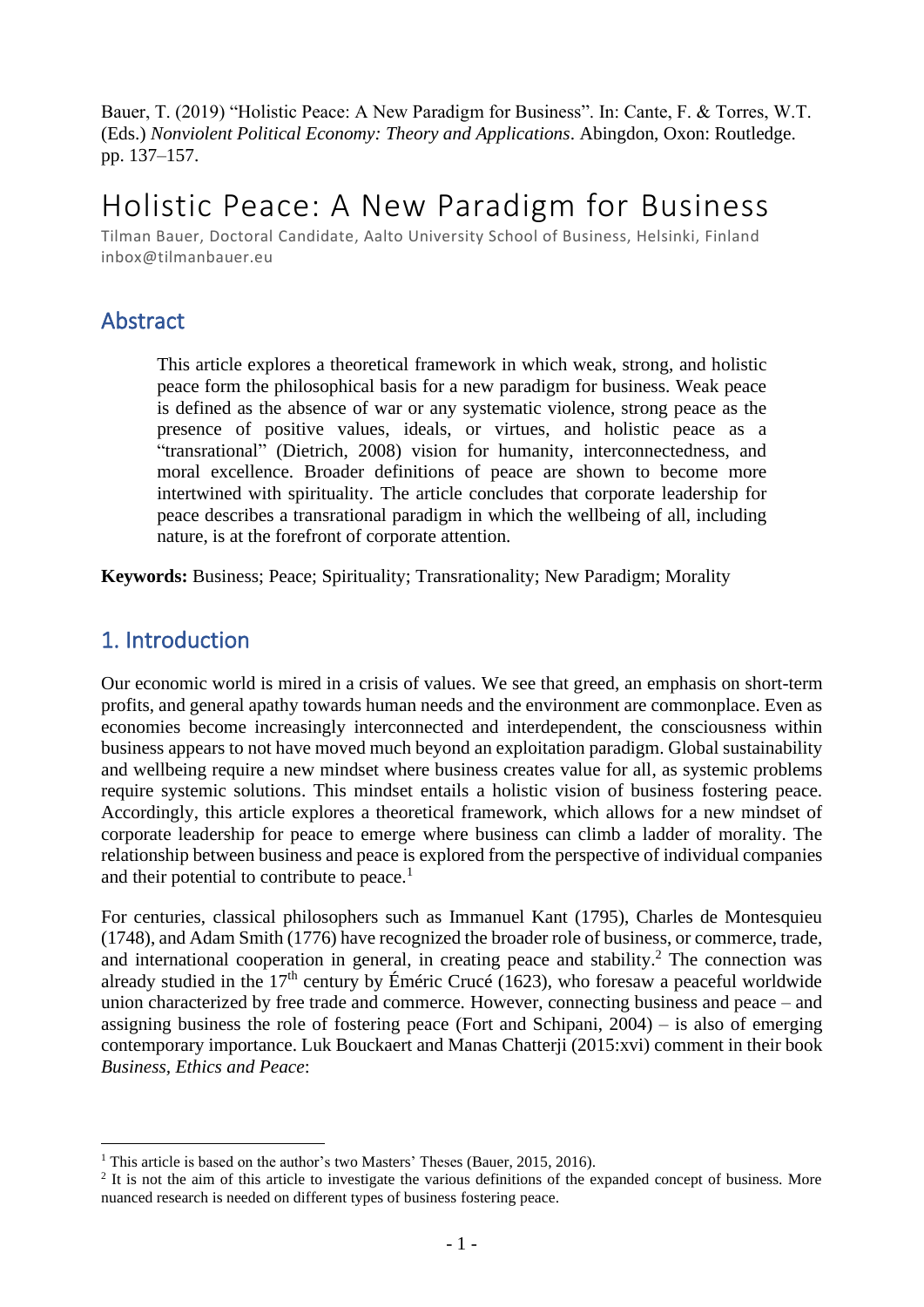We believe that 'business for peace' expresses an option for an emerging future that on the one hand is not yet realized but on the other hand is already present as a potential and necessary reality. The emerging future manifests itself as a historical movement calling for a deliberate moral commitment.

This movement has been the focus of a steadily increasing number of scholars such as Timothy Fort, who argues that it is in the interest of business to foster peace (Fort, 2015). Moreover, the United Nations Global Compact's "Business for Peace" initiative, the UK-based non-profit organization *International Alert*, and the recently founded *Business, Peace and Sustainable Development* journal are some important fora of, and for, the debate. In particular, the growing literature on "Peace Through Commerce" – for example, Fort (2007), Williams (2008), Oetzel et al. (2010), and Fort (2011) – has linked business practices to reduced violence and to a number of positive contributions to peace.

In line with the literature introduced above, it is well established that peace has a "negative" definition (the absence of physical violence) and a "positive" definition (the absence of structural violence or the presence of justice), as put forward by Johan Galtung (1965, 1967, 1969) – generally regarded as one of the "fathers" of Peace Studies. However, the concept of peace can be further expanded because the negative/positive framework may not sufficiently describe the large realm of the concept. For example, peace and spirituality are tightly interlinked – and at the core of the "transrational" school of thought as advocated by Wolfgang Dietrich (2008, 2012). In fact, the broader the definition of peace, the more intertwined it is with spirituality (Bauer, forthcoming). As Laszlo Zsolnai posits, spirituality is a non-materialistic lifestyle (Zsolnai and Flanagan, forthcoming; Zsolnai, 2004; Bouckaert and Zsolnai, 2011), going beyond the perceivable. It recognizes phenomena that may not be otherwise recognizable and has the potential to connect with a higher wisdom or a higher purpose for the common good. Therefore, as expounded in the next section, peace can serve as a goal for some of the highest forms of human endeavor, as those endeavors transcend self-interest and fuse with the experience of spiritual bliss. These facets are directly relevant to the domains of Peace Studies and of Responsible Business, as well as to the nexus of these fields.

The concept of business as a force for peace may seem counterintuitive when considering its often-negative impact on local communities, not to mention how the business of war has continually rewarded corporate interests. However, it can be argued that ethical business does have the potential, and perhaps the responsibility, to foster peace by assuming a more responsible and ethical role in society. At the core of this re-envisioning lies the understanding that we are undergoing a paradigm shift, as suggested by Fritjof Capra (1982, 1996) among others. The severity of our systemic global problems – poverty, world population growth, species extinction, unsustainable debt, environmental degradation, etc. – underscores the need for a new paradigm, as no systemic problem can be solved on its own. Here, the importance of a corporate contribution to peace is perceptible, with *Forbes* magazine ranking peace as one of five areas of major importance in the future of corporate responsibility (Guthrie, 2014).

The aim of this article is to better understand how the business-peace relationship can be conceptualized and why it is relevant today. What follows is a theoretical and conceptual exploration of the idea that the expanded concept of peace can form the philosophical basis for a framework where business can, and perhaps should, foster peace. Peace is referred to as lower or higher contributions to the spiritual development of society. Proponents of Corporate Social Responsibility represent the initial outcry that business should *somehow* contribute positively to society; yet, no consensus has been found regarding a definition of the substance of that expected contribution. Therefore, the goal here is to sketch a new, emerging paradigm for business that addresses this question. The basic reasoning is that, if we agree that the purpose of business is to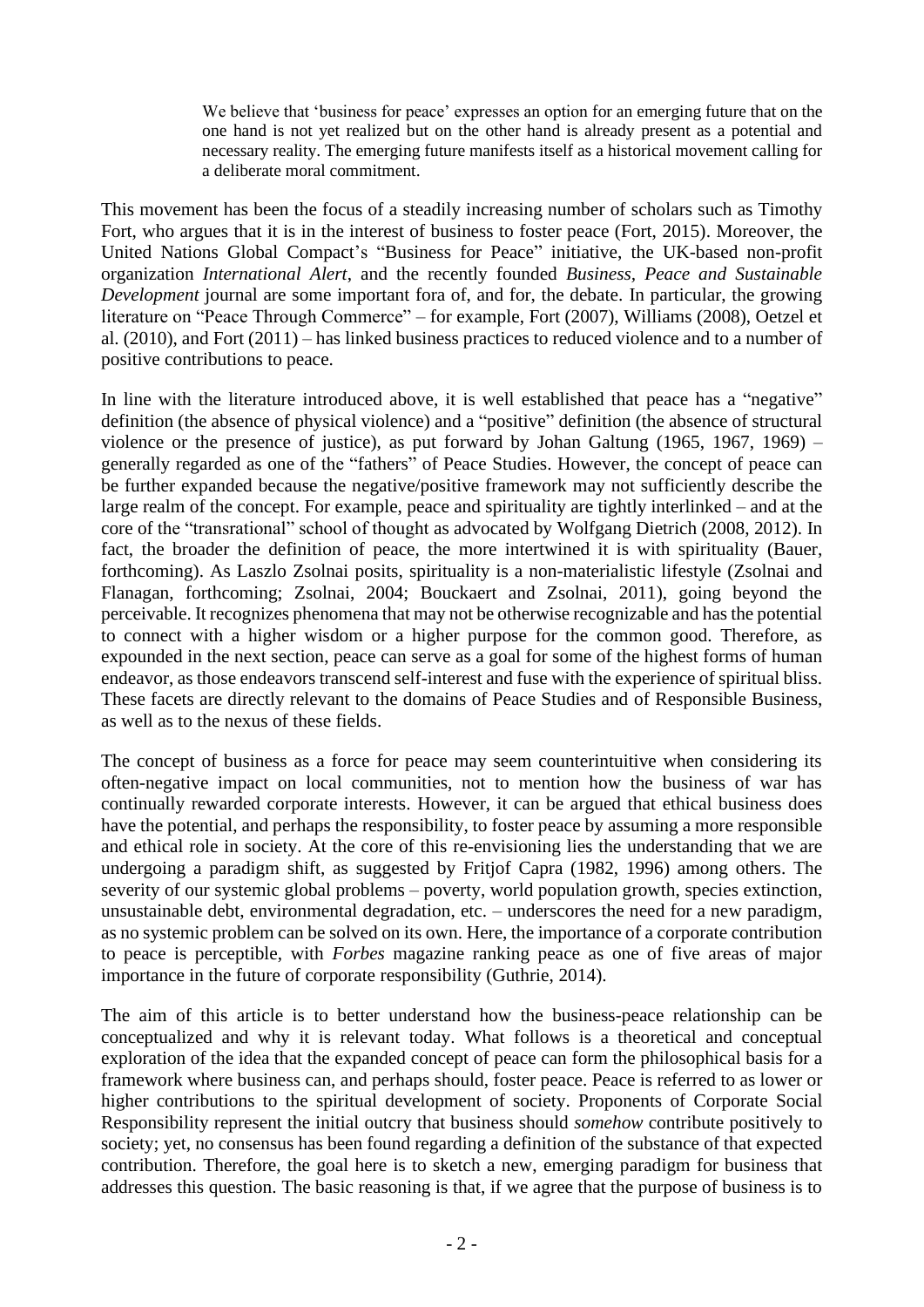create positive impact for society, and if we agree that the concept of peace can be seen as the substance of positive impact, then the purpose of business is to foster peace. The implication is that some of our fundamental assumptions about the nature and role of business in society are challenged. Here, *being ethical* is distinguished from merely *not being unethical*. The notion of climbing up the ladder of morality, or fostering greater levels of peace, is at the core of the framework that this article puts forward. The article concludes that corporate leadership for peace describes a transrational paradigm in which the wellbeing of all, including nature, is at the forefront of corporate attention. The ultimate vision is to confront all entrepreneurs and business professionals with the question how their companies contribute to peace.

# 2. Business and Peace

## 2.1 The Need for an Overarching Notion of Positive Impact

Hereinafter, a central assumption is that it is in the inherent interest of companies to be ethical, to be responsible, and to contribute positively to society.<sup>3</sup> It has been established that business is "more likely to flourish when societies practice integrity virtues" (Fort and Schipani, 2004:21). Conversely, failing to practice these virtues can lead to legal/regulatory, ethical, and societal consequences. Fort and Schipani (2004:21) continue: "if virtues are a component to justice, then flourishing commerce benefits from virtuous behavior and is threatened by non-virtuous behavior."

Ethical products/services meet human needs in a socially, environmentally, and economically sustainable way. Therefore, ethical business is when "human beings can meaningfully connect their self-interest with the welfare of others" (Fort and Noone, 2000:546). In fact, creating *some* kind of positive impact has been suggested as an alternative conceptualization of the purpose of business (Lankoski and Smith, 2017). But what exactly does "positive impact" mean? Etymologically and practically, "creating positive impact" and "being responsible" are mostly devoid of meaning, as there is no general answer or agreement as to what the essence of "positive impact" or "corporate responsibility" is.<sup>4</sup> Nor do they dictate any concrete practices or specific logic *per se* – leading to a plethora of definitions and guidelines for Corporate Social Responsibility (Dahlsrud, 2006). The notion is abstract and context-bound. Promoting the mere idea of fostering positive impact (as practiced in sustainability circles) is worthwhile – but logically insufficient without a substantial definition of its content. To suggest minimizing negative impact (such as  $CO<sub>2</sub>$  emissions) is logically viable because it is identifiable upon existence. Yet, being less bad is not good enough (McDonough and Braungart, 2002).

In order to provide an overarching notion to serve as the substance of "responsibility" and "impact" and to seal this logical gap, a new vision for 21<sup>st</sup>-century business needs to be defined. Such a vision needs to be sufficiently broad and encompassing to be useful in any context. The notion of peace may be apt and useful here.

<sup>&</sup>lt;sup>3</sup> While discussing this assumption in detail is beyond the scope of this article, it is critical because business can only be a force for peace in a context in which the assumption holds that the fundamental purpose of business is defined and understood as ethical value creation.

<sup>4</sup> One notable exception is William McDonough and Michael Braungart's (2000, 2013) concept of "Cradle to Cradle" where products are expected to deliver "positive nutrients" to the "biosphere" and/or to the "technosphere."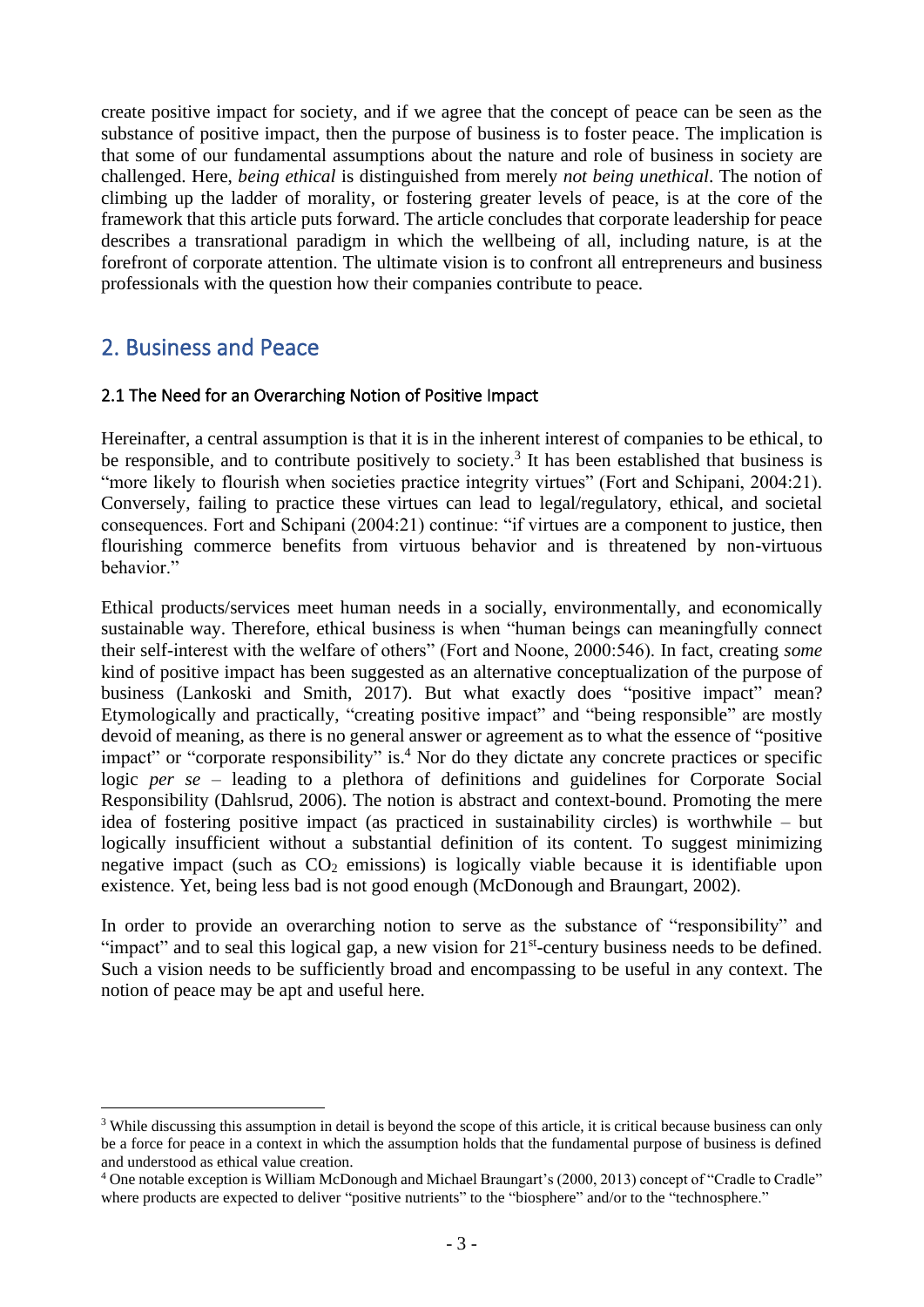## 2.2 Beyond Nonviolence: Defining the Concept of Peace

The etymology and meaning of the word *peace* extends far beyond the absence of war. It includes the Anglo-French *pes*, or "freedom from civil disorder," the Old French *pais*, or "peace, reconciliation, silence, permission," and the Latin *pax* meaning "compact, agreement, treaty of peace, tranquility, absence of war." However, the meaning is dependent on the interpretive context – geographic, cultural, and historic – and, in fact, a very rich history of peace philosophy is revealed. As Wolfgang Dietrich (2008, 2012) finds, the plurality of "peaces" manifests in the "Five Families" that cover the philosophical and cultural richness of understandings of peace in the world (Dietrich et al., 2014; Lederach, 2005). For example, the pre-imperial Goddess Pax and her male counterpart Mars are the source of the word peace in the energetic world (Dietrich, 2008, 2012). This important insight helps to see through the patriarchal redefinition of the singular concept. To understand this dynamic, Dietrich's (2008, 2012) "Five Families" are paraphrased below:

- *Energetic Peace* originates from an understanding that matriarchal monotheism is a source of harmonious primordial energy and that everything is connected with everything through a manifestation of energy. "Peace out of harmony," a central statement, refers to the unification of dualities/opposites, such as yin and yang. "[E]nergetic peace [is] an achievement of humanity, which derives from man's archaic experience of being nourished by Mother Nature, often enough worshiped as the Great Mother" (Dietrich, 2006:1), beginning in the inner self and extending, by way of harmonious vibrations, through society, nature, and the universe. In other words, when polarities are in balance, peace is experienced. However, as energies are always dynamic, peace is, therefore, not a stable state but a continuous expression of relations.
- *Moral Peace* is the patriarchal "peace out of the one truth" idea, resting on the introduction of dualism as an element for norms. This brings forth notions such as justice ("peace through justice"), because peace is the satisfaction of basic needs through divine reconciliation. However, "my justice" may not be the same as "your justice" – leading to a problematic understanding of peace, as in the concept of a "just war." Moral peace was promoted by strong institutions (religion) that translated norms into universal truths. This coincided with the emergence of city states (polis), and hence, the understanding of *pax* as an agreement of civil order. "Peace thus does not float anymore within the harmonious relation of things but is rooted in the *One Order*, the *One Truth*, which is guaranteed by power" (Dietrich, 2006:4).
- *Modern Peace* rests on ideals such as reason, humanitarianism, equality, technological progress, free trade, and federalism. Rational thinking replaces theistic thinking in moral interpretations, referring to a materialistic/mechanistic understanding of the Newtonian/Cartesian world in which the whole is understood by its parts. The notion of "development" became the twin of "peace" (Dietrich, 2006; Dietrich and Sützl, 2006), and security resurfaced as the substance of a universal imperative for nation-states with the central statement being "peace out of security."
- *Postmodern Peace* doubts the teachings of modernity, challenging Hobbes, Descartes, Newton, and Kant, the founding fathers of modern thinking. This also supports the founding of the discipline of Peace Studies. Postmodern peace is not a function of governmental action or reductionist clockwork thinking; its interpretations acknowledge networks, perceiver-constructed structures, fields, systems, chaos, and complexity: the celebration of the incomplete, small, mundane, and unspectacular "many peaces" (Dietrich and Sützl, 2006) through the plurality of truths, opposing the structural and cultural violence of modernity.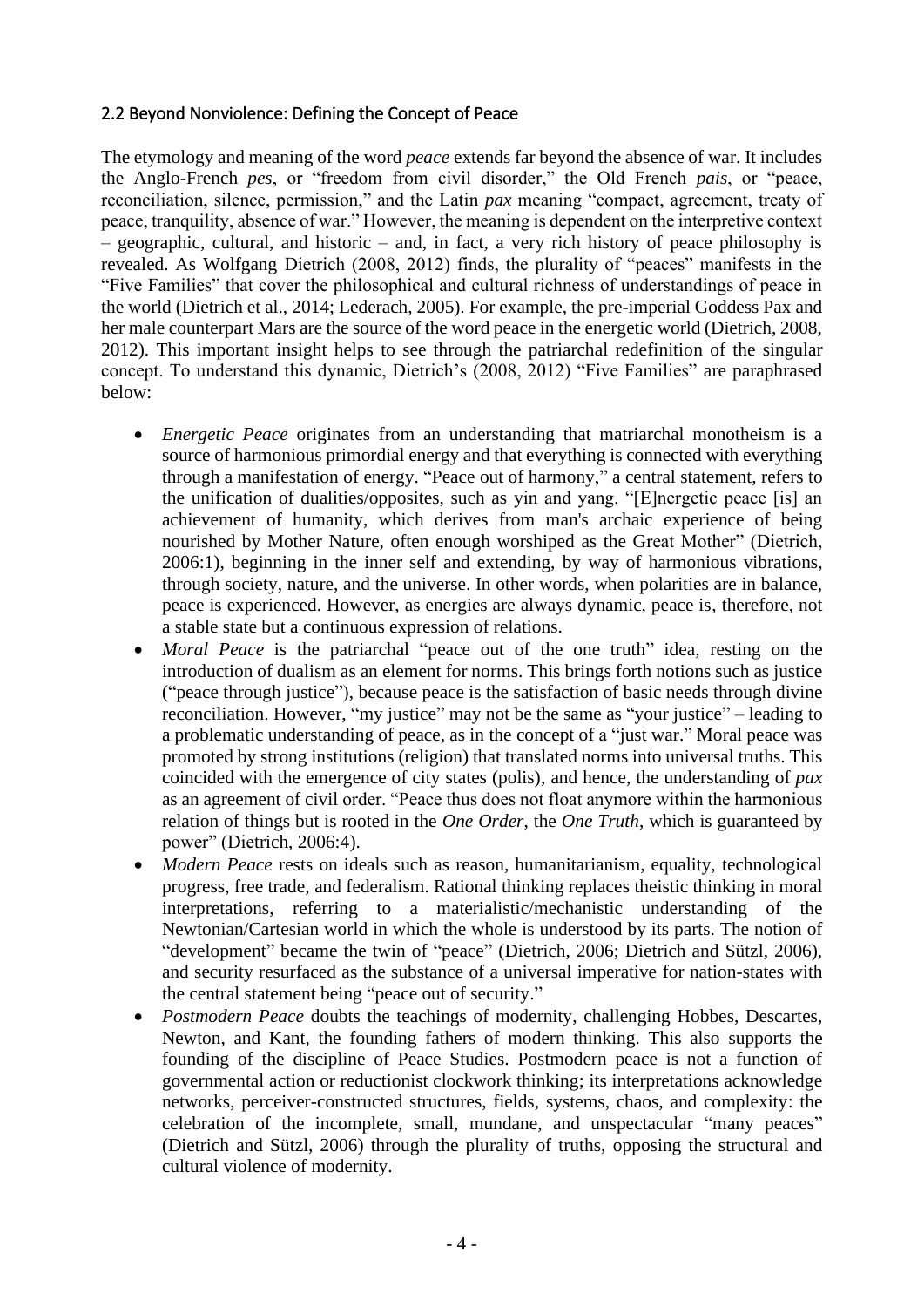• *Transrational Peace* amalgamates the previous four families. The aim is to transcend the limits of reason by combining it with the energetic understanding of life (as suppressed by the modern view) – without forgetting modernity's and postmodernity's lessons. Moreover, spirituality is a part of the human experience, as postulated by humanistic, transpersonal, or positive psychology, without denying rationality. "Peace through harmony" is complementary to reasonable thinking, that is, to the peaces through justice, security, and truth. Transrational interpretations start with, and go beyond, the individual and expand consciousness to include collective systems. Transrational peaces require a perceiving subject, and analysis of the perceiving self. Thus, there is no one absolute truth, as relational aspects of subjects and objects abound. Transrational peace is the lifelong quest for a dynamic balance: harmony is a function of security, security is a function of justice, justice is a function of truth, and truth can only exist in harmony. The notions of spirituality, love, and harmony are, again, part of the academic vocabulary, as they form integral parts of the transrational peace concept.

Dietrich's (2008, 2012) Five Families of Peaces, paraphrased above, is a seminal pillar supporting the theory of holistic peace and its connection to spirituality – and offers scholarly understanding far beyond a positivist approach. But how exactly does it contribute to our understanding of peace? To answer this question, we turn first to the works of Johan Galtung (1965, 1967, 1969), who distinguished the field of Peace Studies from Conflict Studies in the 1960s by coining the notions of "negative peace" and "positive peace." In his seminal paper, Galtung (1969) established negative peace as the absence of physical violence, and positive peace as the absence of structural violence, or as the presence of justice, conveyed as something that "amounts to [no] less suffering than personal violence" (Galtung, 1969:173). Galtung (1990:291) adds "cultural violence" to his theoretical arsenal as "any aspect of a culture that can be used to legitimize violence in its direct or structural form." Galtung (1990:292) also develops the concept of violence so that any "avoidable insults to basic human needs" (cf. Galtung, 1980, 1996) – survival needs, wellbeing needs, identity needs, and freedom needs – are considered either physical, structural, or cultural violence.

Galtung's negative and positive peace is a basic but fundamental and highly useful conceptualization of peace, and has generally been adopted by the field of Peace Studies (albeit not without criticism, see, for example, Lawler, 1995; Dietrich, 2008, 2012; and Coady, 2008; Galtung is, however, defended, for example, by Vorobej, 2008). We learn that we can distinguish between the absence of negative notions and the presence of positive notions. This brings forth the following definitions adopted in this article, slightly modified from Galtung:<sup>5</sup> *Weak peace* is defined as the absence of *any* type of systematic violence (whether physical, structural, or cultural). It is a quasi-nonspiritual starting point, limiting itself to calmness and the absence of stress. In this framework, it is the lowest level, or stage, of peace. S*trong peace*, on the other hand, refers to the effect of the presence of positive values, ideals, or virtues that we want to have in society, such as justice, health, happiness, education, prosperity, sustainability, wellbeing, and so on. All these are aspects of strong peace. It corresponds to spiritual practice and virtue. These points exemplify the need for sound structures in society, ranging from individual to political and organizational abilities, to cope peacefully with each other. This understanding of peace goes beyond the absence of physical or structural violence, as it promotes the presence of any positive values that enable the sound functioning of society on the basis of a balance of power, legitimate and transparent decision-making, interdependent relationships that foster cooperation, the ability

<sup>&</sup>lt;sup>5</sup> The terminology of weak and strong peace is adapted from Webel's (2007:11) "Spectral Theory of Peace."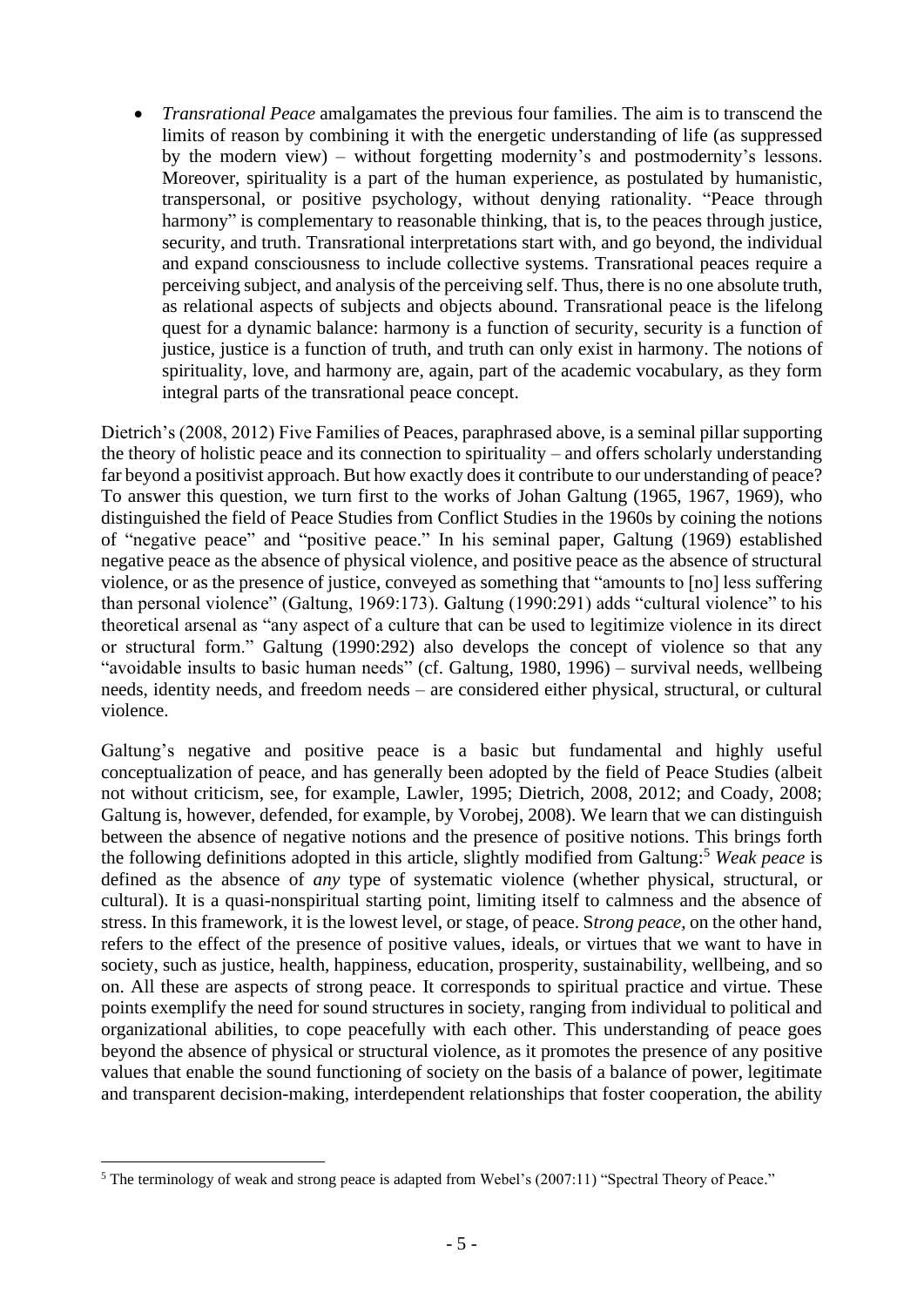to deal with conflicts, and respectful behavior, despite often-arising (perceived) incompatibilities (Miller, 2005). In other words, strong peace is the result of a well-functioning society on all levels.

However, there are aspects of peace that go beyond this distinction, as we can define peace in a wider and more holistic sense. This is a major insight from Dietrich's transrational philosophy of peace, as discussed above. Jeong (2000:30) states: "A holistic conception of peace links the ideal of the human spirit to the harmony between different components of the earth system and even universe." It is the extension of inner peace to outer peace and the realization of the interconnectedness of beings (Fox, 2014; Dalai Lama, 2009a; Dalai Lama, 2009b; Dalai Lama, 2002). Jeong (2000) points out that harmony with the universe also includes the concept of living in harmony with nature. Danesh (2011:65) notes that "peace is a psychosocial and political as well as moral and spiritual condition requiring a conscious approach, a universal outlook, and an integrated, unifying strategy." From these points, *holistic peace* is defined as a transrational vision for humanity and moral excellence. Essentially, it is the highest fathomable form of peace closely connected to, and intertwined with, spirituality. It speaks to a higher purpose of human endeavor, interconnectedness, and spiritual bliss or enlightenment.

With this framework in mind, we can discuss peace as a necessary part of our relationship with society. The three levels, or stages, of peace – weak, strong, and holistic peace – are compared with negative and positive peace in Table 1. The discussion above has painted a picture of peace that ranges from the cold, minimalistic, and narrow to one that embraces what might be the full potential of the human family. Peace becomes the ultimate substance of collective ethical visions. It serves as a fundamental goal of human activity, and yet as a source of ambiguity – *and* as an inspiration for the better. It has the potential to guide – to offer a red thread guiding us through the jungle of imperatives towards creating a virtuous impact.

|                                   |  |  |  | Table 1: Weak peace, strong peace, and holistic peace compared to negative peace and positive peace. (Source: |  |  |  |  |
|-----------------------------------|--|--|--|---------------------------------------------------------------------------------------------------------------|--|--|--|--|
| <i>Author's own elaboration</i> ) |  |  |  |                                                                                                               |  |  |  |  |

|                | Absence of physical<br>or direct violence or<br>war | Absence of any<br>systematic (physical,<br>structural, or<br>cultural) violence | Presence of positive<br>values, ideals, or<br>virtues (e.g. health,<br>wellbeing, justice,<br>prosperity, etc.) | A transrational<br>vision and higher<br>purpose for<br>humanity, moral<br>excellence,<br>interconnectedness. |
|----------------|-----------------------------------------------------|---------------------------------------------------------------------------------|-----------------------------------------------------------------------------------------------------------------|--------------------------------------------------------------------------------------------------------------|
| Negative peace |                                                     |                                                                                 |                                                                                                                 |                                                                                                              |
| Positive peace |                                                     |                                                                                 |                                                                                                                 |                                                                                                              |
| Weak peace     |                                                     |                                                                                 |                                                                                                                 |                                                                                                              |
| Strong peace   |                                                     |                                                                                 |                                                                                                                 |                                                                                                              |
| Holistic peace |                                                     |                                                                                 |                                                                                                                 |                                                                                                              |

## 2.3 Why Discuss Peace in the Context of Business?

Companies are faced with ever-increasing pressure to become "sustainable" and "responsible" while being "corporate citizens." Numerous models, theories, tools, indices, and frameworks have been developed to push companies into certain conceptual and practical molds (see, for example, Carroll, 1979, 1991; Freeman, 1984; and Porter and Kramer, 2011). Corporate Social Responsibility "captures the most important concerns regarding the relationship between business and society" (Moura-Leite and Padgett, 2011:536). Therefore, any endeavor that addresses the role of business in and towards society must speak to this discourse.

"Sustainability," a recent buzzword, gained mainstream prominence through the "Brundtland Report" (World Commission on Environment and Development, 1987), which coined the idea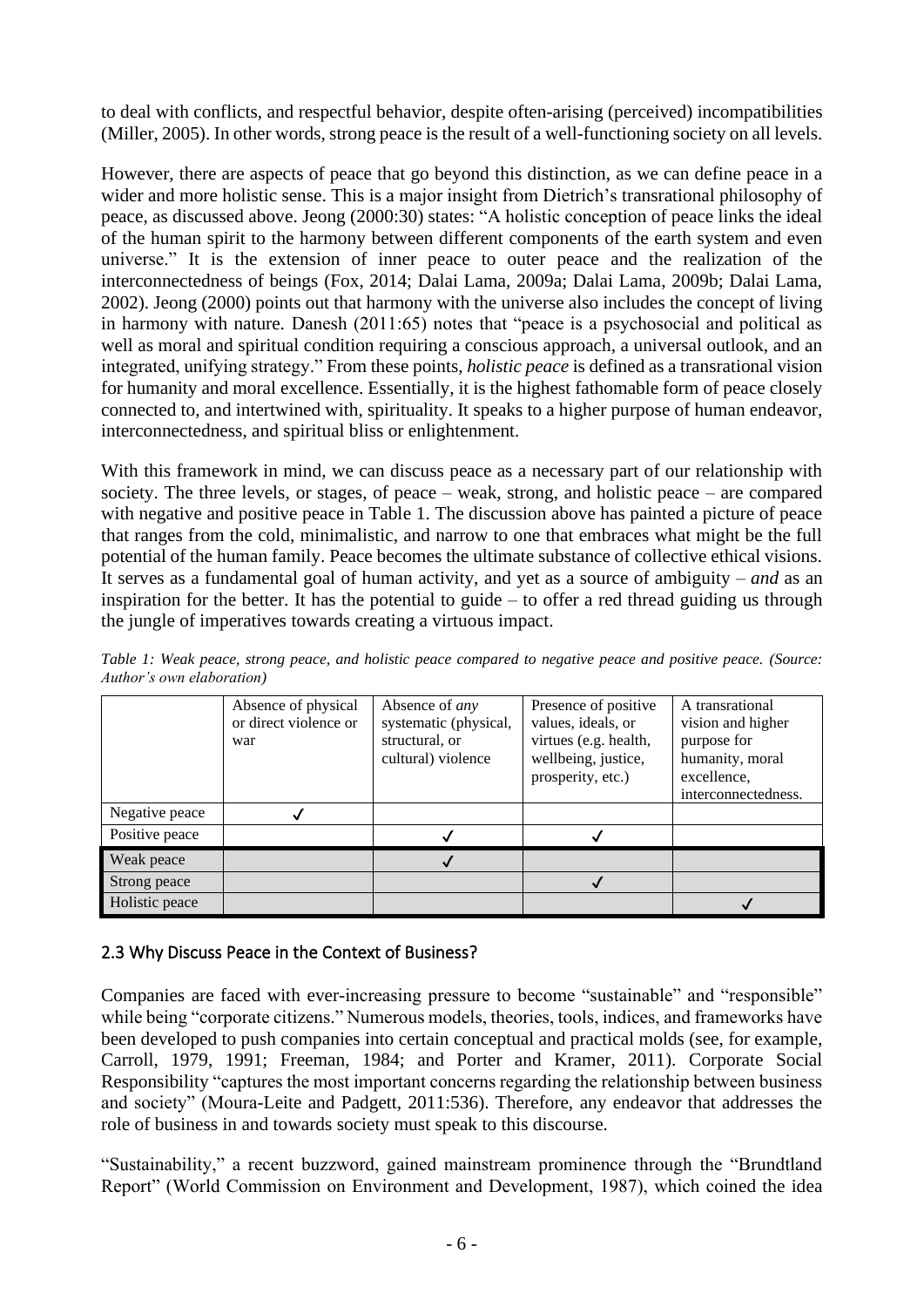that the needs of future generations should not be compromised. Such "sustainable development" essentially "square[s] the circle of competing demands of environmental protection and economic development" (Dresner, 2008:1). Lo and Sheu (2007:345) define corporate sustainability as

> a positive multi-faceted concept covering areas of environmental protection, social equity, community friendship and sustainable development in corporate governance […] that creates long-term shareholder value by embracing opportunities and managing risk from economic, environmental and social dimensions.

These three dimensions – economic, environmental, and social – are often called the three pillars of sustainability, or sustainable development, and go back to the Triple Bottom Line concept in John Elkington's (1998) work. However, as Gemma Burford et al. (2013) discuss, there has been a debate around the fourth "missing pillar." What could be missing from the economic, environmental, and social dimensions? The cultural-aesthetic discourse suggests that culture is the fourth pillar. Conversely, a political-institutional point of view emphasizes the fourth pillar as good governance with a formal system of rules. And, finally, a third perspective suggests the religious-spiritual aspect connects sustainability with the global ethical consciousness awakening to a spiritual moral awareness – which has been missing in the past. While distinct, these three perspectives all revolve around human values. Such human values include respect and care for the community of life, ecological integrity, social and economic justice, democracy, nonviolence, and, quintessentially, peace. As Burford et al. (2013) note, mainstream sustainability discourse such as the Rio+20 rhetoric does not address such ethical values.

Rather than suggesting peace as the fourth pillar, this article proposes that peace is the missing foundation of *all* pillars, as it is a prerequisite to a thriving and sustainable civilization. Peace is, therefore, related to social sustainability, referring to a society where social tensions are limited, and conflicts settled in a peaceful and civilized manner (Dillard, Dujon, and King, 2009). Hence, it follows that working for sustainability – when defined more broadly, as above – correlates with working for peace. This also applies to the environmental and economic dimensions of sustainability, as there is a clear link between, for example, climate change and peace, and livelihood creation and peace.

From a Business Ethics perspective, there is a moral duty to create "shared value" for society (Porter and Kramer, 2011) by adhering to "principles and virtues that create space for the multiplicity of human goods" (Fort, 2001:304; Fort, 2007). To argue that fostering peace is in one's self-interest, one must understand that long-term self-interest is always more satisfactory than short-term self-interest (Hosmer, 1994a). Moreover, if we assume that "acting in ways that can be considered to be 'right' and 'just' and 'fair' is absolutely essential to the long-term competitive success of the firm" (Hosmer, 1994b:192), then such moral behavior must be in line with behavior that benefits society. If it "pays" to be moral in the long term (Fort, cited in Shaw and Corvino, 1996:382), it must also pay to foster peace in society. It is in the interest of business to operationalize peace (Bauer, 2016) – because the concept of peace will replace what sustainability represents today; i.e. "peace is the new sustainability," as Per Saxegaard from the Business for Peace Foundation advocates (personal communication, 2016).

Companies that accept an ethical path should, therefore, be concerned. Turning to a normative rationale from Galtung's *Peace Business* (Santa Barbara, Dubee, and Galtung, 2009:17): "Why should business also be concerned with peace? Because the present alignment of economic forces in favor of economic growth is too narrow, too misleading, too dangerous and destructive to all parties." If we look at the extended understanding of violence (Galtung, 1969; Galtung, 1990; Santa Barbara et al., 2009), we notice that "business as usual" can foster inequality, lead to unsustainable practices, and exploit human and natural resources. If we believe in the virtue of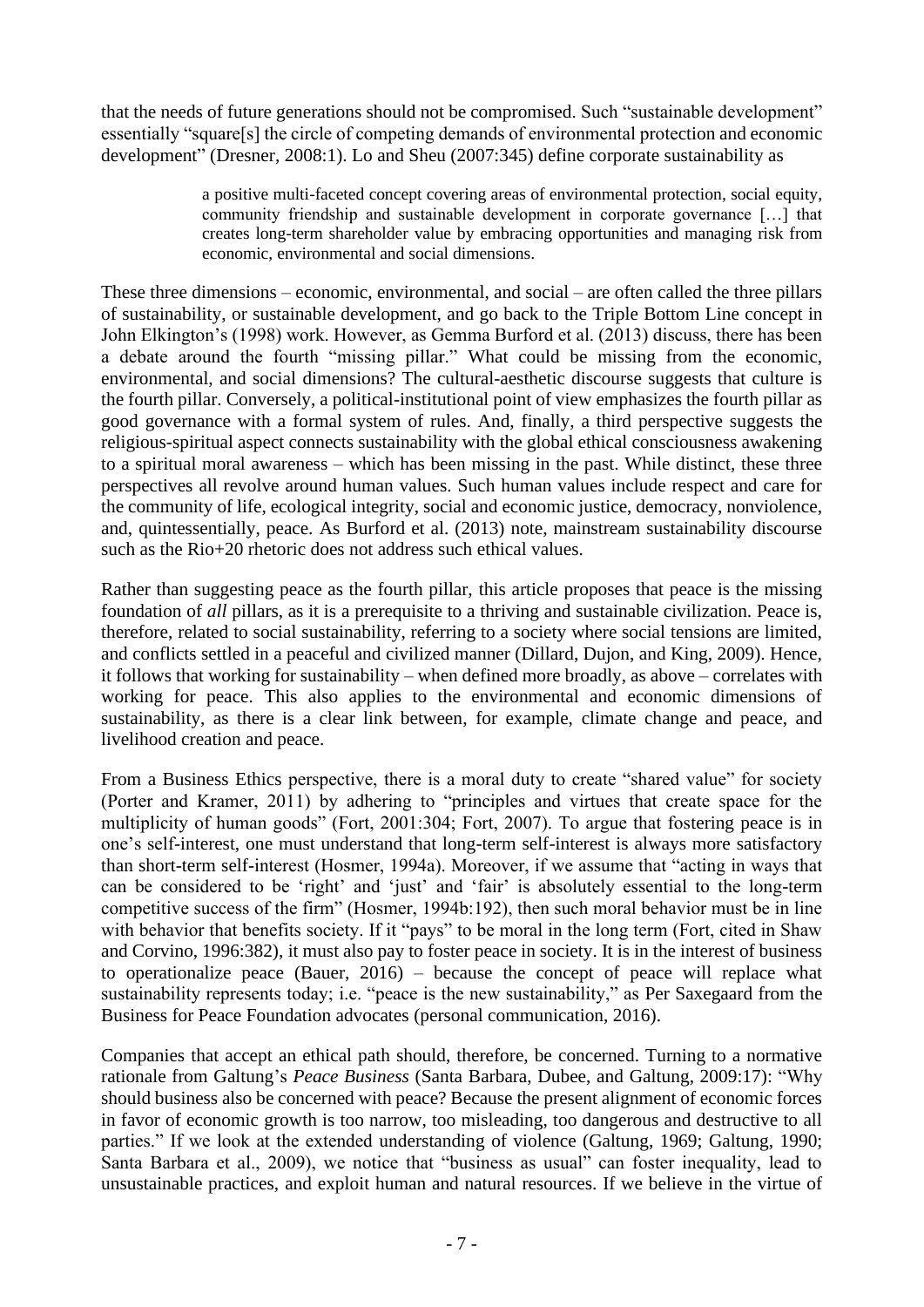nonviolence – and agree that violence is bad and to be avoided – then business should not foster violence.

Scholars following Milton Friedman (1962) have conceptualized the purpose of a corporation as limited to maximizing profits, thereby effectively precluding it from a peace-fostering purpose. Yet, few companies can avoid their social responsibilities on some level. Today, companies are expected to create profits while, at the same time, creating value for stakeholders. Michael Braungart (2005) argues that "the real responsibility of corporations is purely to do good work." Marilise Smurthwaite (2008) further argues that a corporation's purpose is to make profits, serve the common good, be a good citizen, contribute to the community, and be socially responsible (for example, through projects to relieve poverty). All those "purposes," in fact, relate to the three stages of peace – even profit making, as its absence would create trouble: structural violence in layoffs and loss of purpose, welfare, etc.

To conclude this section, and to illustrate the relationship between business and weak, strong, and holistic peace identified earlier, the following offers a rough (and partly overlapping) overview of what companies can do. Companies can contribute to *weak peace*, for example, by designing nonharming products/services, adhering to laws, self-regulating to avoid being the cause of violence, instilling clear standards against bribery and corruption, and involving the community to engage in an honest and respectful dialog with relevant stakeholders to act as a convener for the sake of peace and stability. S*trong peace* efforts may entail activities that positively contribute to the evolution of society through instilling positive values and ideals; for example, respecting and supporting human rights, promoting gender equality, taking responsibility for the environment, or contributing to the economic development of an impoverished area. Finally, *holistic peace* leads towards interconnectedness and the inherent wellbeing of society, emphasizing balance within oneself, with others, with nature, and with the universe. Fostering holistic peace in business rests on moral excellence in leadership, while seeking a higher purpose and nurturing a global consciousness that fosters compassion and collaboration. The conceptual framework presented here is summarized in Figure 1. (Bauer, 2015)

Figure 1: Examples for what business can do for weak, strong, and holistic peace. (Source: Author's own elaboration)

#### **Weak Peace Efforts Strong Peace Efforts Holistic Peace Efforts** ➢ Respecting and supporting human rights ➢ Promoting gender equality  $\triangleright$  Educating employees and other stakeholders  $\triangleright$  Taking care of the environment ➢ Designing non-harming products/services  $\triangleright$  Adhering to laws ➢ Self-regulation ➢ Anti-corruption policies ➢ Stakeholder management  $\triangleright$  Searching for a higher purpose ➢ Transcending selfinterest  $\triangleright$  Showing and leading with moral excellence  $\triangleright$  Recognizing the interdependence of all human beings and nurturing a global consciousness **No Negative Impact Positive Impact Moral Excellence**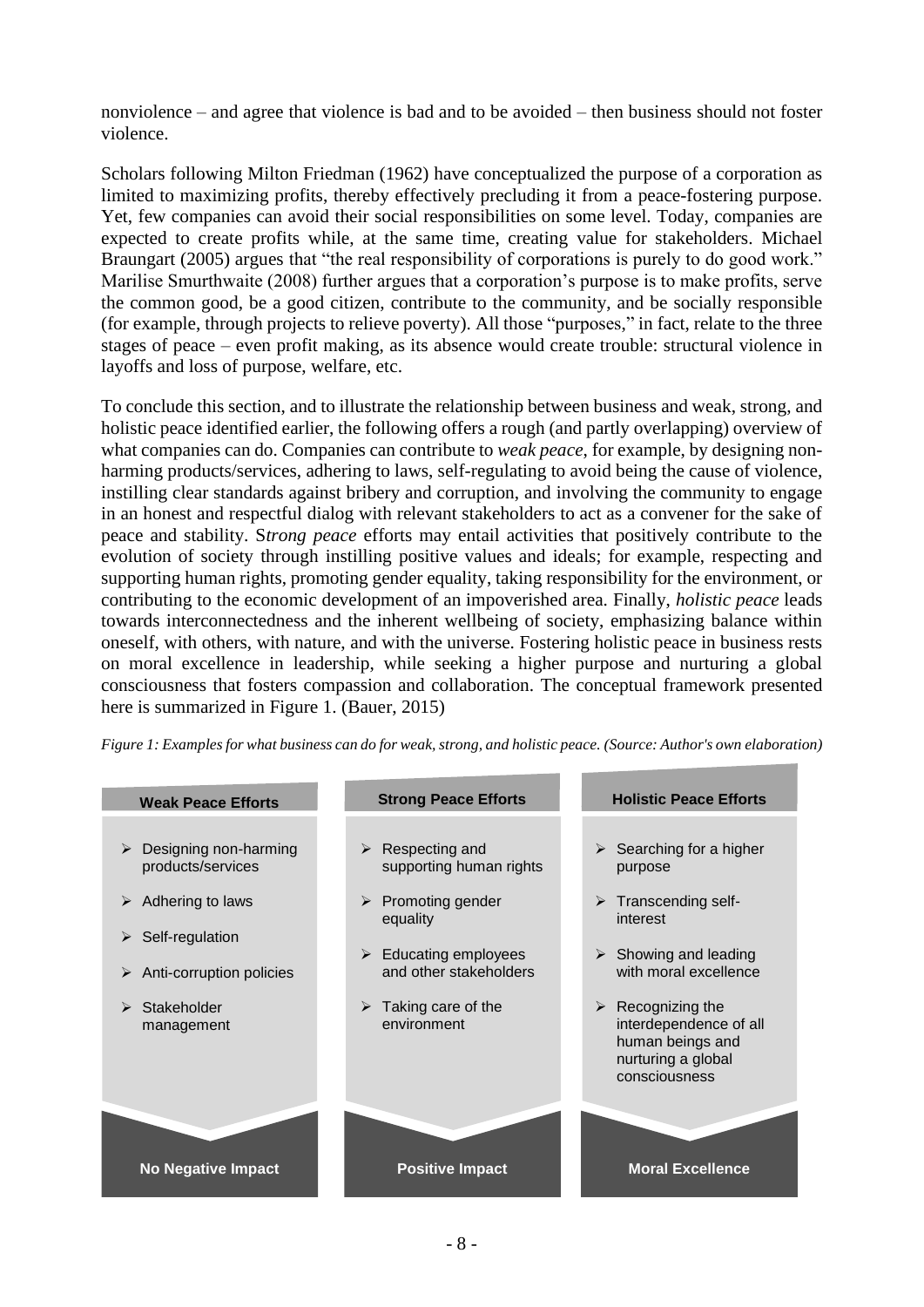# 3. The Transrational Business Paradigm

## 3.1 Climbing up the Ladder of Morality

Truly successful companies should simultaneously grow profits and create social good (Kanter, 2009), that is, foster peace. This entails going beyond *merely ethical* (i.e., not unethical) actions to become *more ethical* and perhaps to strive towards moral excellence. This refers to climbing a "ladder of morality," which is defined as moving from lower to higher commitments to, or stages of, promoting peace.<sup>6</sup> As Fort and Westermann-Behaylo (2008) recognize, companies today may not always possess the required moral maturity to foster peace through corporate activities. Does an organization have a moral obligation (Moore, 1999) to foster peace? One could argue that business has the power, potential, and, therefore, the moral obligation to do good. Geoff Moore (1999:339) finds that: "acceptance of the concept of corporate moral agency is becoming the norm."

However, companies do not always take moral responsibility seriously. Therefore, the distinction between active and passive moral agency is necessary. An active stance entails acting upon one's responsibility, such as actively instilling a sense of fostering peace throughout an organization. Passive corporate moral agency, on the other hand, does not deny responsibility in the sense of legal/ethical duty and does, therefore, not fear negative consequences, as it does, thus far, comply with mainstream expectations of doing no harm. It does, however, fail to base decisions on a moral consciousness. If a company wants to develop a stronger reputation in the field of creating positive social impact, that is, of fostering peace, then an active stance exhibits leadership. Essentially, business has the moral obligation to contribute positively to society *if* it takes an active stance on corporate moral agency. Merely conceptualizing a company's products and services as being capable of contributing to peace in society can lead to a "tipping point" (van Tulder et al., 2014) towards more responsible business practices by encouraging the development of moral maturity.

Corporate Social Responsibility and Business Ethics were, until recently, largely absent from, or under-valued in, business education. Now, growing interest in social/ethical issues can be observed. As Subhabrata Bobby Banerjee (2008) points out, the hegemony of capitalism's market ideology has produced a type of discourse – a systemic structure or paradigm – that does not foster responsible behavior. Thus, "changing the discourse" is the collective business agenda. It can be argued that the solution must be market-based. After all, if markets are culture, "explicitly moral projects, saturated with normativity" (Fourcade and Healy, 2007:299-300), then we must take care not to prescribe or impose "our" solution on others; rather, the solution must come from "within." Hence, a new paradigm is needed where corporate action for holistic peace is normatively embedded. The more moral and responsible a company wants to be, the higher it goes up the ladder of fostering peace.

A high position on the ladder of morality is exemplified by business magnate Elon Musk (2013) in his *TED Talk* regarding the original motivation behind his work:

> I thought about, what are the problems that are most likely to affect the future of the world or the future of humanity? I think it's extremely important that we have sustainable transport

<sup>&</sup>lt;sup>6</sup> It is worth noting that the ladder of morality is not a ladder of ethics: there is no external source proclaiming that being higher on the ladder is better, as not every company is expected to be at the top. Rather, opting for a higher or lower position on the ladder is an internal, or intrinsic, question of the felt morality of the individual manager/organization. In other words, it should be a conscious decision. Being on the lower end is not to be judged as being inferior (as long as one does not slip to the very bottom, i.e. being outright immoral). On the other hand, being higher on the ladder does not exclude activities associated with lower levels of the ladder.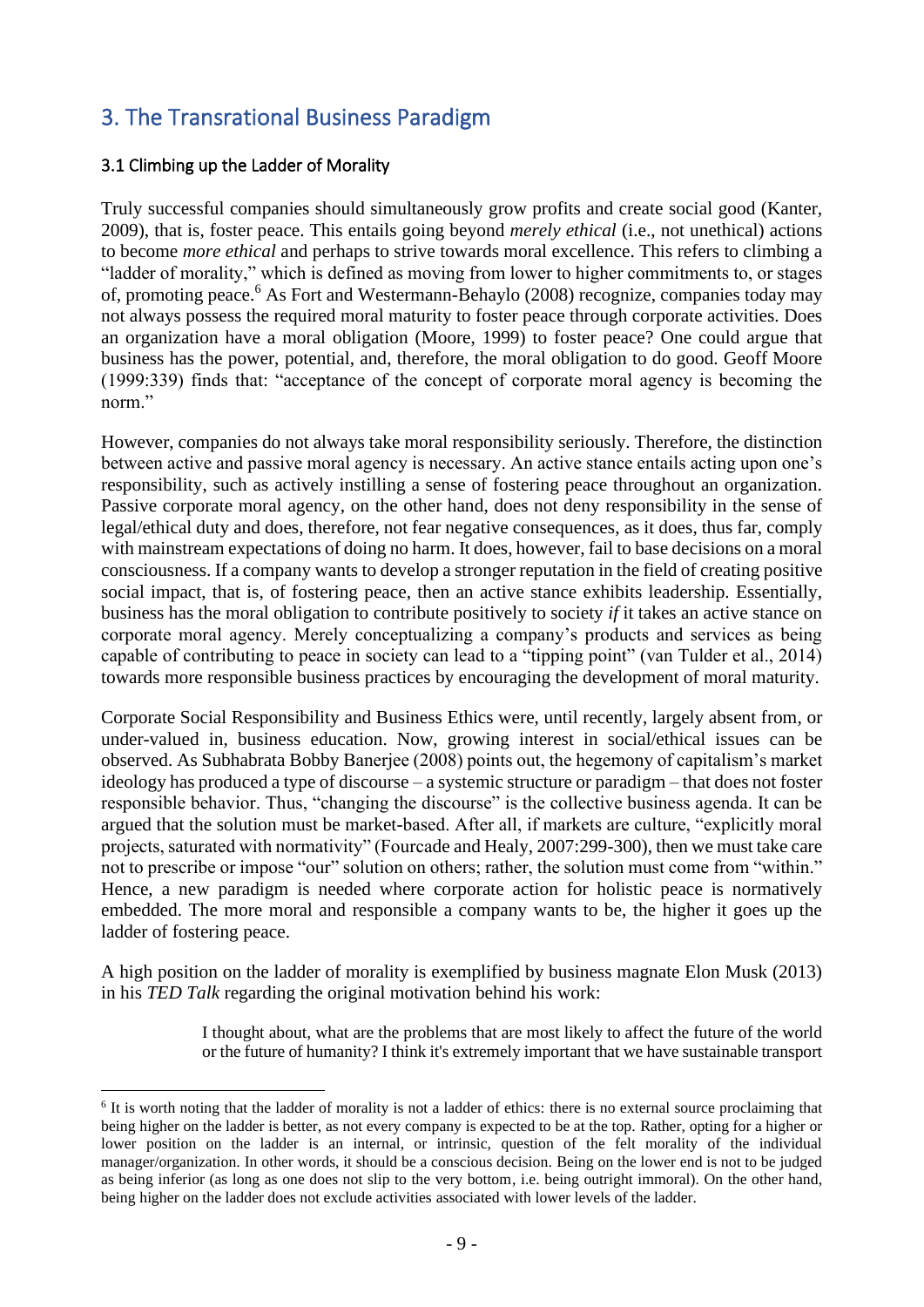and sustainable energy production. That sort of overall sustainable energy problem is the biggest problem that we have to solve this century […].

These words portray deep concern for the wellbeing of humanity. While Musk has been criticized on many accounts, the motivation presented for his endeavors suggests a transrational vision for humanity because it transcends the "what can I do?" question by asking "what actually needs to be done?" Musk showcases wisdom and true passion for a higher purpose. This is, therefore, an example of the type of practical spirituality – or "exceptional leadership" (Chaudhry,  $2011$ ) – that connects deeper meaning with moral excellence (Dalai Lama and Muyzenberg, 2008; Fairholm, 1998).

## 3.2 Towards Holistic Peace

The discourse of business being a force for peace requires a distinction between the prevailing business-as-usual paradigm and the paradigm described here, with peace as the "*telos*" (Fort,  $2001$ ) – the ultimate objective – of business. These mindsets portray vital differences to justify using the word "paradigm" (Kuhn, 1970), as it requires a fundamental leap from Milton Friedman's heritage to argue today that business *should* foster peace. Even though the businesspeace connection historically originates from the 17<sup>th</sup>-century idea of international cooperation facilitating peace through trade (as mentioned in the introduction), it may be difficult to argue that aggressive business strategies of the prevailing mainstream paradigm foster good beyond that of shareholder benefit. Therefore, as Fort and Schipani (2004) recognize, it is only *ethical* business that fosters peace in its communities.

More precisely, ethical business can refrain from causing violence (Haufler, 2001), contribute to stopping war (Sweetman, 2009), and help prevent violence (Nelson, 2000). In these cases, whether direct or structural violence, business fosters *weak peace* through its ordinary activities: industry self-regulation, economic growth and development, stakeholder management, diversified hiring, etc. One can recognize the trajectory of business thinking, as activities that foster *strong peace* have only recently entered the mainstream responsible business agenda: with the advent of the United Nations Global Compact, activities such as supporting human rights, promoting gender equality, and respecting the environment have contributed to a new understanding of responsibility. Finally, business activities that foster *holistic peace* – nurturing a higher purpose, for example, or transcending self-interest, and embodying moral excellence – are starting to emerge. Holistic peace efforts include hitherto isolated examples that revolve around, for example, alternative models of generative ownership (Kelly, 2012), mission-centered governance, and aligning the organizational purpose to peace-generating outcomes or activities.

With reference to Bouckaert and Chatterji (2015:xvi), business as a force for peace is not a "purely subjective and normative viewpoint expressing what *ought* to be done independent of what *is*" but rather "an option for an emerging future." This emerging "transrational turn" (Dietrich, 2013:187, 2011) has the potential to transcend the economic growth maxim (as already postulated by Boulding, 1945), overcome inherent conflicts of capitalism (as put forward by Karl Marx, Immanuel Wallerstein, and others), and offer individual actors the satisfaction of contributing to a greater good. Essentially, transrational business seeks to find the golden middle way between communism and capitalism, thereby paving the way for holistic peace: business contributes to the common good while preserving the individual's right (and motivation) to free enterprise. To better understand a holistic peace mindset, characteristics of the emerging transrational business paradigm are elucidated next.

Fritjof Capra (1982; Capra and Luisi, 2014) discusses the shift from the old to a new paradigm for science and society. The old paradigm refers to a Newtonian/Cartesian reductionist way of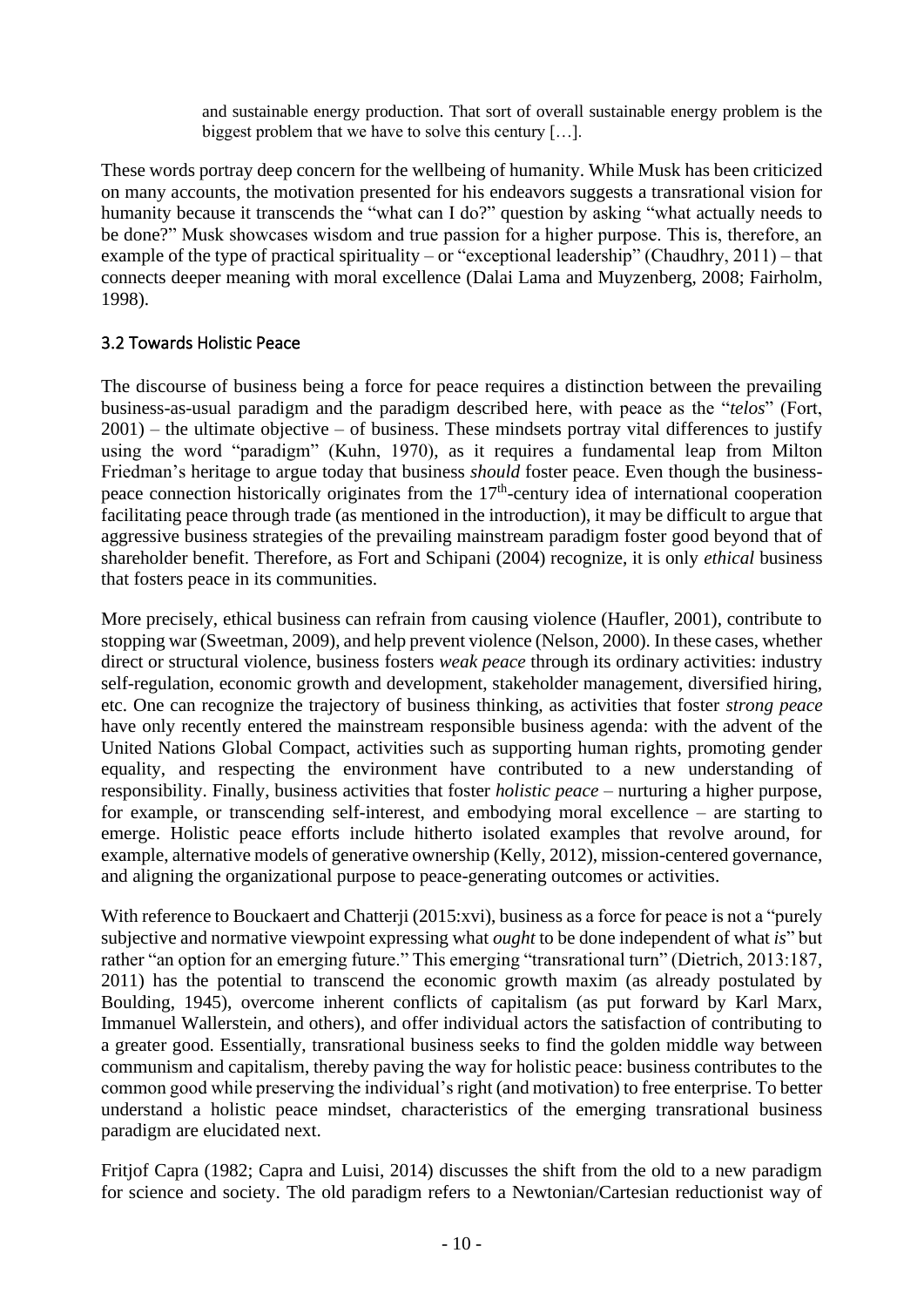thinking: the world functions like a machine and that, by understanding all parts of a system, we also understand the whole system. What does it imply to go through a paradigm shift? While Thomas Kuhn (1970) refers to paradigm shifts within one field or discipline, Capra (1982:15) recognizes that "today our society as a whole finds itself in a […] crisis." Accordingly, the *new* paradigm is a "new vision of reality, a fundamental change in our thoughts, perceptions and values" (Capra, 1982:16; cf. Wheatley, 2006). Capra (1982:265) continues:

> The new vision of reality we have been talking about is based on awareness of the essential interrelatedness and interdependence of all phenomena – physical, biological, psychological, social, and cultural. It transcends current disciplinary and conceptual boundaries and will be pursued within new institutions. At present there is no wellestablished framework, either conceptual or institutional, that would accommodate the formulation of the new paradigm, but the outlines of such a framework are already being shaped by many individuals, communities, and networks that are developing new ways of thinking and organizing themselves according to new principles.

Capra's 1982 statement is still relevant today. Holistic peace, based on Dietrich's (2008, 2012) transrationality, offers one framework for this new paradigm – showing that prevailing interpretations of peace mirror the prevailing general paradigm, both in science and in society. In fact, the conceptual framework of why and how business should foster weak, strong, and holistic peace respectively seems to suggest the emergence of new values for business. Linda Groff and Luk Bouckaert (2015:9) write:

> Since the postwar period, the nature of business has undergone a permanent evolution because the conditions in its environment are in continuous change. Although many business leaders do not realize fully the new conditions […], they are yet confronted with the ecological, psychological and social effects of the change. More enlightened entrepreneurs are aware of the paradigm shift from a capitalistic towards a holistic and postcapitalistic idea of doing business. It is striking how this paradigm shift in business follows a parallel track as the evolving concept of peace […].

In the new paradigm, everything is interconnected and affects everything. What matters are the relationships between units in a network. According to Capra (1982:266), "systems are integrated wholes whose properties cannot be reduced to those of smaller units." This systems theory approach is directly related to chaos theory for which "an underlying interconnectedness that exists in apparently random events" (Briggs and Peat, 1999:2) is essential. Dee Hock (2005:13) defines "chaordic" organizations as "the behavior of any self-organizing and self-governing organism, organization, or system that harmoniously blends characteristics of chaos and order [or as the] characteristic of the fundamental, organizing principle of nature." One might say that the new paradigm follows this chaordic approach. Coupling this with transrationality, a new awareness of unity emerges between the cosmos, nature, human beings, and all systems within and between.

Exemplified by ecosystems in nature (Capra, 1982), it may be conducive to set the agenda towards more ethical collaboration and interconnectedness as opposed to old-school competition.<sup>7</sup> David Korten (2015:279) states, "[i]n the ecological era, people will be unified globally not by the mutual insecurity of global competition, but by a global consciousness that we share on Earth and a common destiny." Perhaps the most fundamental change would be shifting from controlling an organization as one does a machine, with every part designed to maximize profits, to a systems mindset. In the new paradigm, organizations are considered as "living" systems (Capra, 2002:102)

<sup>7</sup> Tuure Parkkinen (2015) analyzes dependence on economic growth and points out that competition for customers and employees can be in the interest of these stakeholders.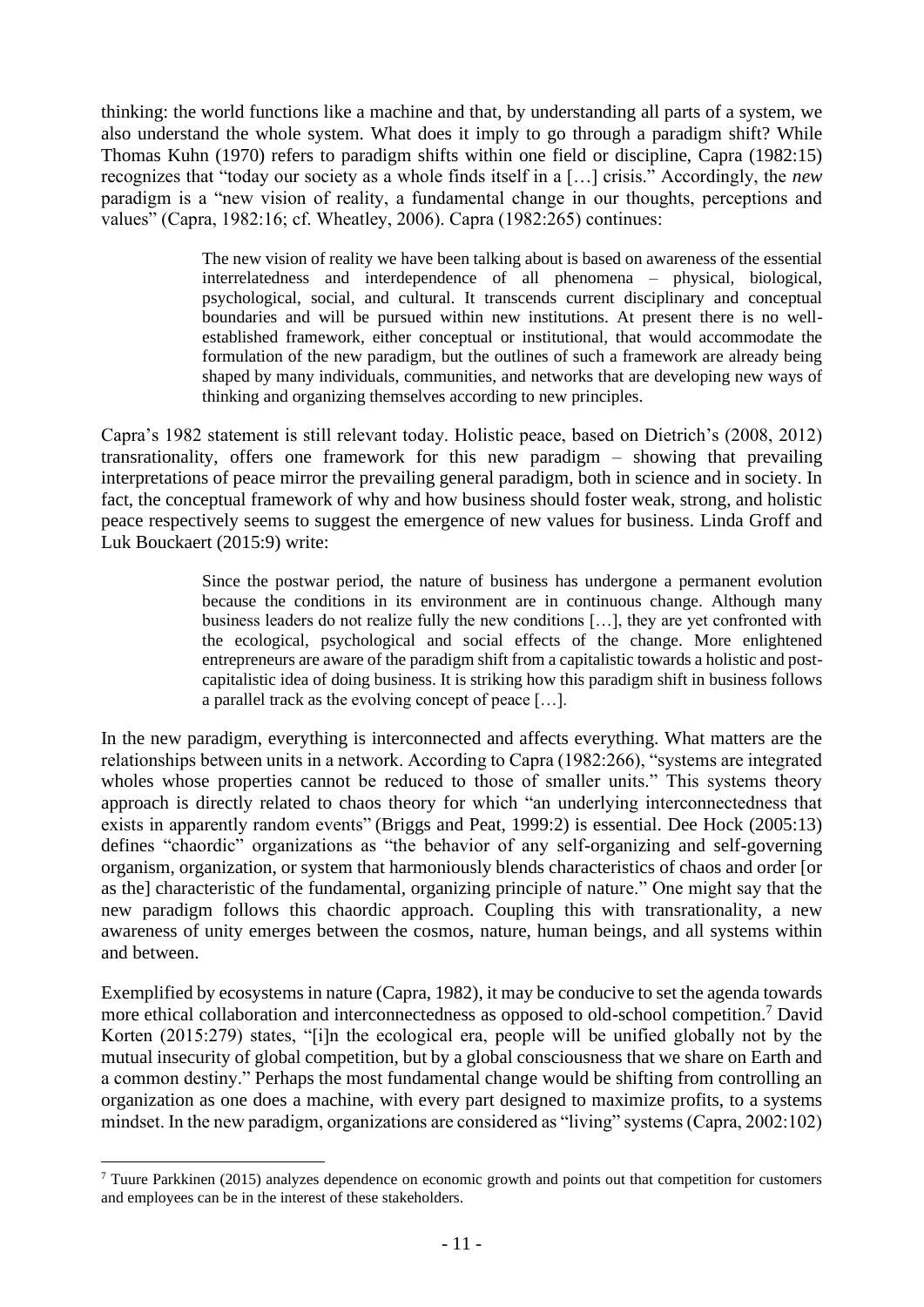where creativity emerges through chaos and self-organization from the bottom up. This entails, for example, a strong emphasis on networking and communities of practice. Given the novelty of the emerging paradigm, it cannot yet be defined with certainty. Its principles may feature notions of systems thinking, chaos theory, self-organization, transrationality, transcending duality, interconnectedness, interdependence, and stronger collaboration.

The depiction above is merely illustrative, in line with literature that includes both *a priori* conceptual analyses and *a posteriori* empirical analyses of cases where evidence of an emerging paradigm can be observed – such as in "teal organizations" studied by Frederic Laloux (2014), in which a higher purpose, empowerment, self-management, and creativity of employees are emphasized. What is proposed here is that holistic peace can be declared as the ultimate objective in the new paradigm because the expanded concept of peace offers universal inspiration to all of humanity. This forms the basis for a transrational paradigm of business and peace.

# 4. Conclusion

This article presents a new paradigm for business that fosters holistic peace. By recognizing that peace – including its spiritual aspects – is relevant to all business, not just in societies facing outright conflict, can we better identify and address intrinsic ethical challenges and welcome a more responsible and peaceful future. Business has the potential, and acknowledges the societal expectation, to be a major force for good in society – and corporate leadership for peace can answer that call.

The basis of this study is the philosophical and theoretical foundation of the meaning of peace. Peace entails three stages: *Weak peace* (the absence of war or any systematic violence); *strong peace* (the presence of positive ideals such as justice, health, happiness, education, prosperity, sustainability, wellbeing, etc.); and *holistic peace* (a transrational vision for humanity, an ultimate higher purpose, interconnectedness, and moral excellence). Business *can* and *should* foster peace, because it is in the interest of business and society to have a symbiotic relationship. Accordingly, creating positive impact – fostering peace – can be construed as the *raison d'être* of the corporation. Drawing a conceptual framework, and a trajectory, of business vis-à-vis weak peace, strong peace, and holistic peace enables us to distinguish between activities that business can engage in. Business can not only contribute to weak peace and strong peace through responsible and ethical business practices, but also to holistic peace through a new mindset that transcends self-interest for a better future towards a greater good. This involves, for example, nurturing a higher organizational purpose, embodying moral excellence, and aligning business models and ownership structures to a higher consciousness conducive to fostering peace. Ideas can then evolve through the transcendence of reason, as spirituality is acknowledged to be a source of inspiration and power.

Transrational business is a new, emerging paradigm that enables business to climb the ladder of morality by reaching higher levels of positive contributions to society. The criteria of weak, strong, and holistic peace form a ladder of morality because each higher level represents, contains, or entails activities that require a higher level of moral maturity. Such a paradigm is centered around holistic peace as the ultimate objective of business and brings to the fore the general weal and wellbeing of all stakeholders, including nature. Even though holistic peace efforts may seem radical or even insurmountable, they may be the future norm, just as today's innovative strong peace efforts were radical only a few decades ago to Milton Friedman and others. Whether this new type of business thinking – where fostering holistic peace forms the pinnacle of corporate success – leads to reduced or to increased profits remains an open question. While it may be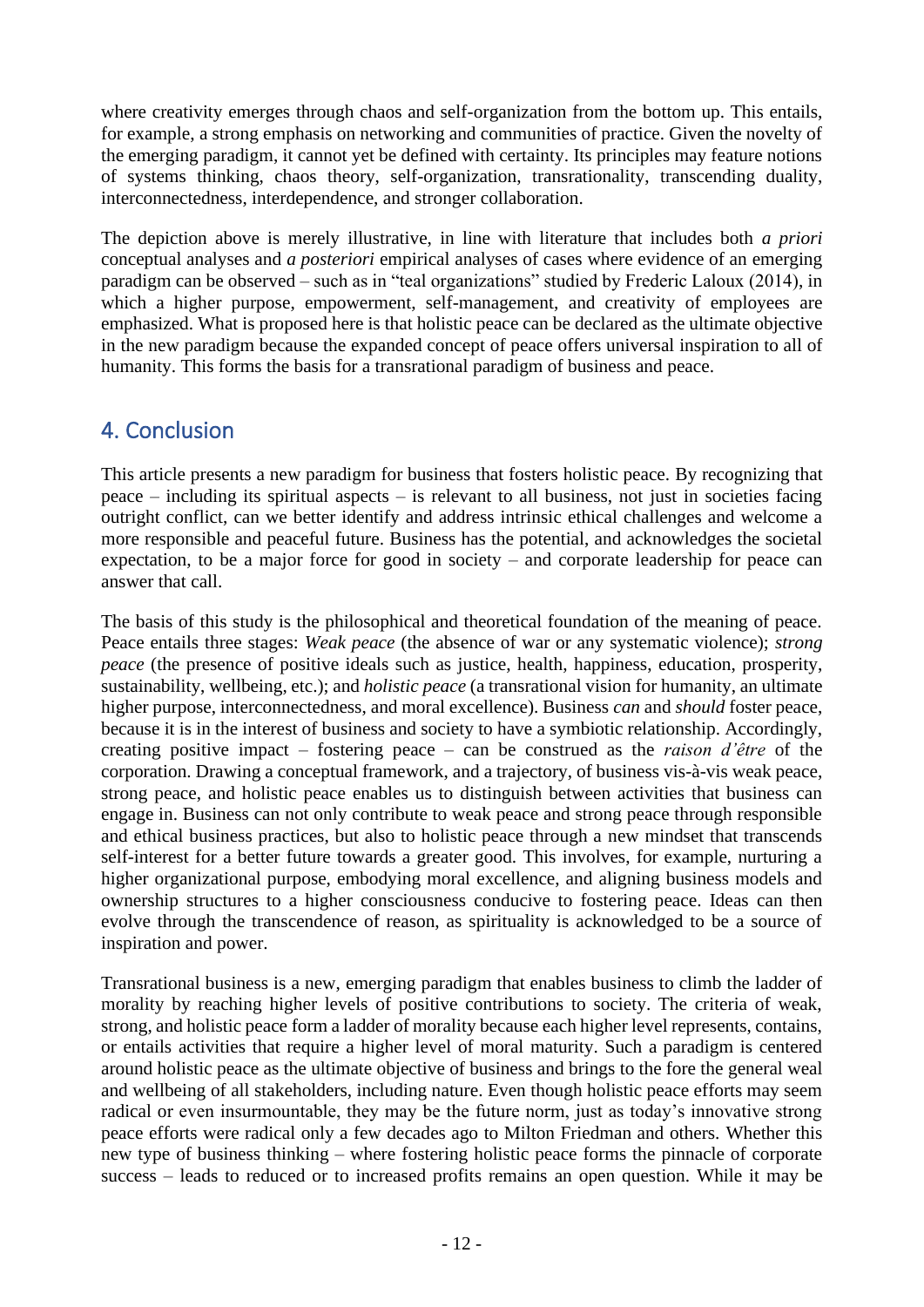necessary to curtail the greed for profit, new business models and innovative products/services that foster holistic peace may, in fact, offer unprecedented opportunities for visionary leaders (Rifkin, 2015). Be that as it may, the ideas put forward in this article raise the question of how we, as society, want to deal with industries that are shown not to foster peace. For example, do we want to tolerate arms production in the hands of private companies?

The core argument is that business should foster peace – in accordance with moral maturity. This argument rests on the assumptions that society's expectations towards sustainable and ethical business will remain and deepen; that peace can be seen as the cornerstone and substance of positive societal impact; that the purpose of the corporation should not be restricted to mere profit maximization; and that realizing the human potential of living in peace is a sovereign maxim which enables the evolution of society. As it has been shown that the concept of peace is relevant for business, the goal is to elevate the Responsible Business discourse to a new level. Here, enlightened business leaders will play a major role.

# Acknowledgments

I would like to thank Professor Wolfgang Dietrich, Professor Matti Häyry, Professor Eero Vaara, Assistant Professor Ville-Pekka Sorsa, as well as my researcher colleagues Marleen Wierenga, Thomas Taussi, and Anu Penttilä for helpful comments on earlier versions of this article.

# **References**

- Banerjee, S.B. (2008). Corporate Social Responsibility: The Good, the Bad and the Ugly. *Critical Sociology*, 34(1), 51-79.
- Bauer, T. (2015). Business A Force for Peace: Why and What? A Theoretical Study. Unpublished Master's Thesis. Aalto University School of Business, Helsinki, Finland. Available from: http://epub.lib.aalto.fi/en/ethesis/pdf/14325/hse\_ethesis\_14325.pdf.
- Bauer, T. (2016). Operationalizing Peace: Criteria for a Holistic Business Peace Index. Unpublished Master's Thesis. Erasmus University Rotterdam School of Management, Rotterdam, The Netherlands.
- Bauer, T. (forthcoming). Spirituality and Peace. In: Zsolnai, L. & Flanagan, B. (Eds.) *International Handbook of Spirituality and Society*. Routledge.
- Bouckaert, L. & Chatterji, M. (Eds.) (2015). *Business, Ethics and Peace*. Contributions to Conflict Management, Peace Economics and Development. Volume 24. Bingley, UK: Emerald Group Publishing Limited.
- Bouckaert, L. & Zsolnai, L. (Eds.) (2011). *The Palgrave Handbook of Spirituality and Business*. Houndmills: Palgrave Macmillan.
- Boulding, K.E. (1945). *The Economics of Peace*. New York: Prentice-Hall, Inc.
- Braungart, M. (2005, June/July). It's time for corporations to move beyond guilt management. *Corporate Responsibility Management*, 1(6), 3.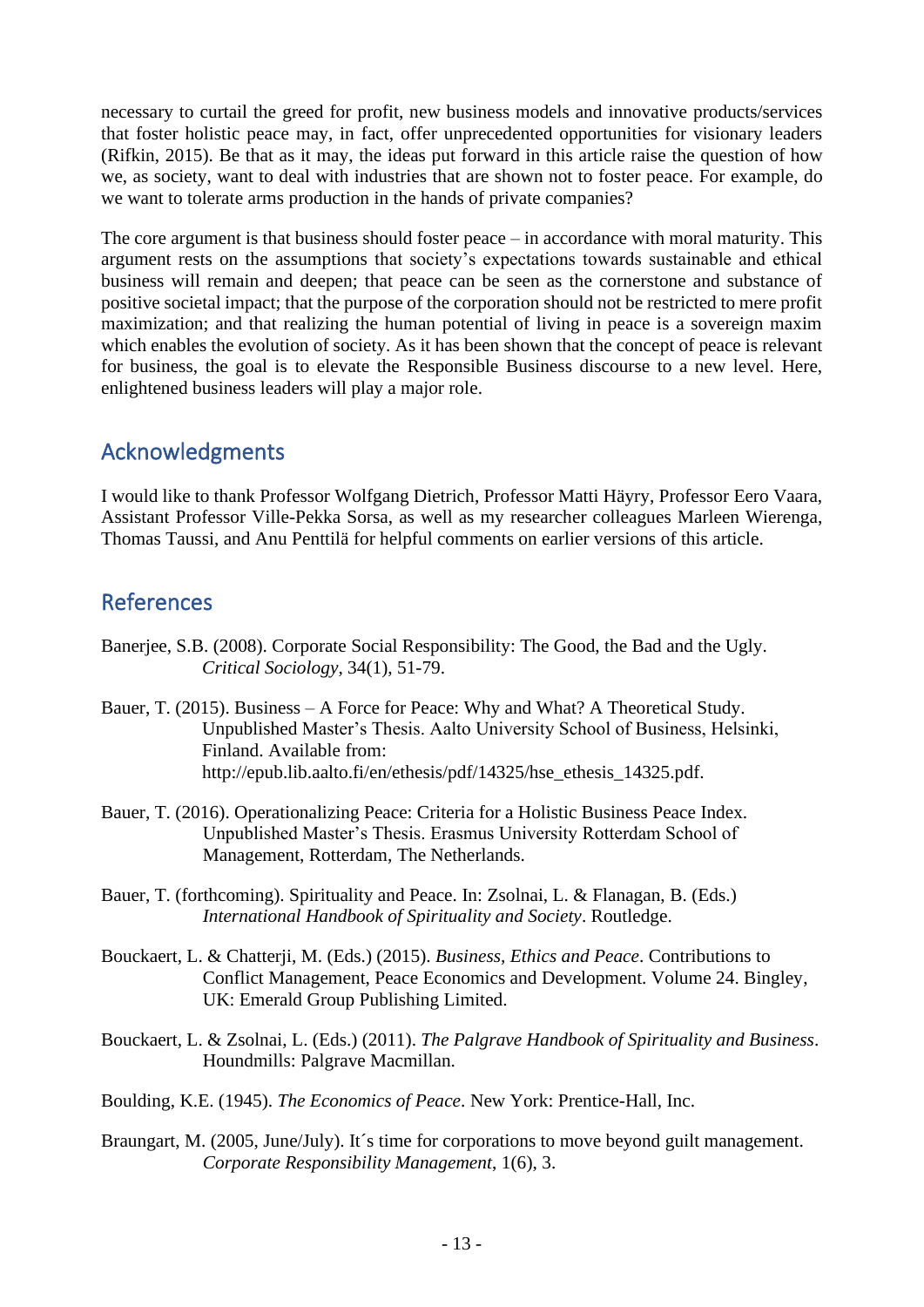- Briggs, J. & Peat, F.D. (1999). *Seven Life Lessons of Chaos: Spiritual Wisdom from the Science of Change*. New York: HarperPerennial.
- Burford, G., Hoover, E., Velasco, I., Janoušková, S., Jimenez, A., Piggot, G., Podger, D., & Harder, M.K. (2013). Bringing the "Missing Pillar" into Sustainable Development Goals: Towards Intersubjective Values-Based Indicators. *Sustainability,* 5(7), 3035-3059.
- Capra, F. (1982). *The Turning Point: Science, Society, and the Rising Culture*. New York: Bantam.
- Capra, F. (1996). *The Web of Life: A New Scientific Understanding of Living Systems*. New York: Anchor Books.
- Capra, F. (2002). *The Hidden Connections: A Science for Sustainable Living*. New York: Anchor Books.
- Capra, F. & Luisi, P.L. (2014). *The Systems View of Life: A Unifying Vision*. Cambridge: Cambridge University Press.
- Carroll, A.B. (1979). A Three-Dimensional Conceptual Model of Corporate Performance. *The Academy of Management Review*, 4(4), 497-505.
- Carroll, A.B. (1991). The Pyramid of Corporate Social Responsibility: Toward the Moral Management of Organizational Stakeholders. *Business Horizons*, 34(4), 39-48.
- Chaudhry, R. (2011). *Quest for Exceptional Leadership: Mirage to Reality*. New Delhi, India: SAGE Response.
- Coady, C.A.J. (2008). *Morality and Political Violence*. New York: Cambridge University Press.
- Crucé, E. (1623, 1909 Edition). *Le Nouveau Cynée* (The New Cyneas, edited and translated by Willing Balch, T.). Philadelphia: Allen, Lane and Scott.
- Dahlsrud, A. (2006). How Corporate Social Responsibility is Defined: An Analysis of 37 Definitions. *Corporate Social Responsibility and Environmental Management*, 15(1), 1-13.
- Dalai Lama (2002). *How to Practice: The Way to a Meaningful Life*. New York: Atria Books.
- Dalai Lama (2009a). *The Dalai Lama's Little Book of Inner Peace: The Essential Life and Teachings*. New York: Hampton Roads Publishing.
- Dalai Lama (2009b). *The Art of Happiness: A Handbook for Living* (10<sup>th</sup> Edition). New York: Riverhead Books.
- Dalai Lama & Muyzenberg, L. (2008). *The Leader's Way: The Art of Making the Right Decisions in our Careers, our Companies, and the World at Large*. Nicholas Brealey Publishing Ltd.
- Danesh, H.B. (Ed.) (2011). *Education for Peace Reader*. Education for Peace Integrative Curriculum series, volume 4. Available from: http://efpinternational.org/wpcontent/uploads/2011/11/efp\_reader.pdf [Accessed on May 11, 2018].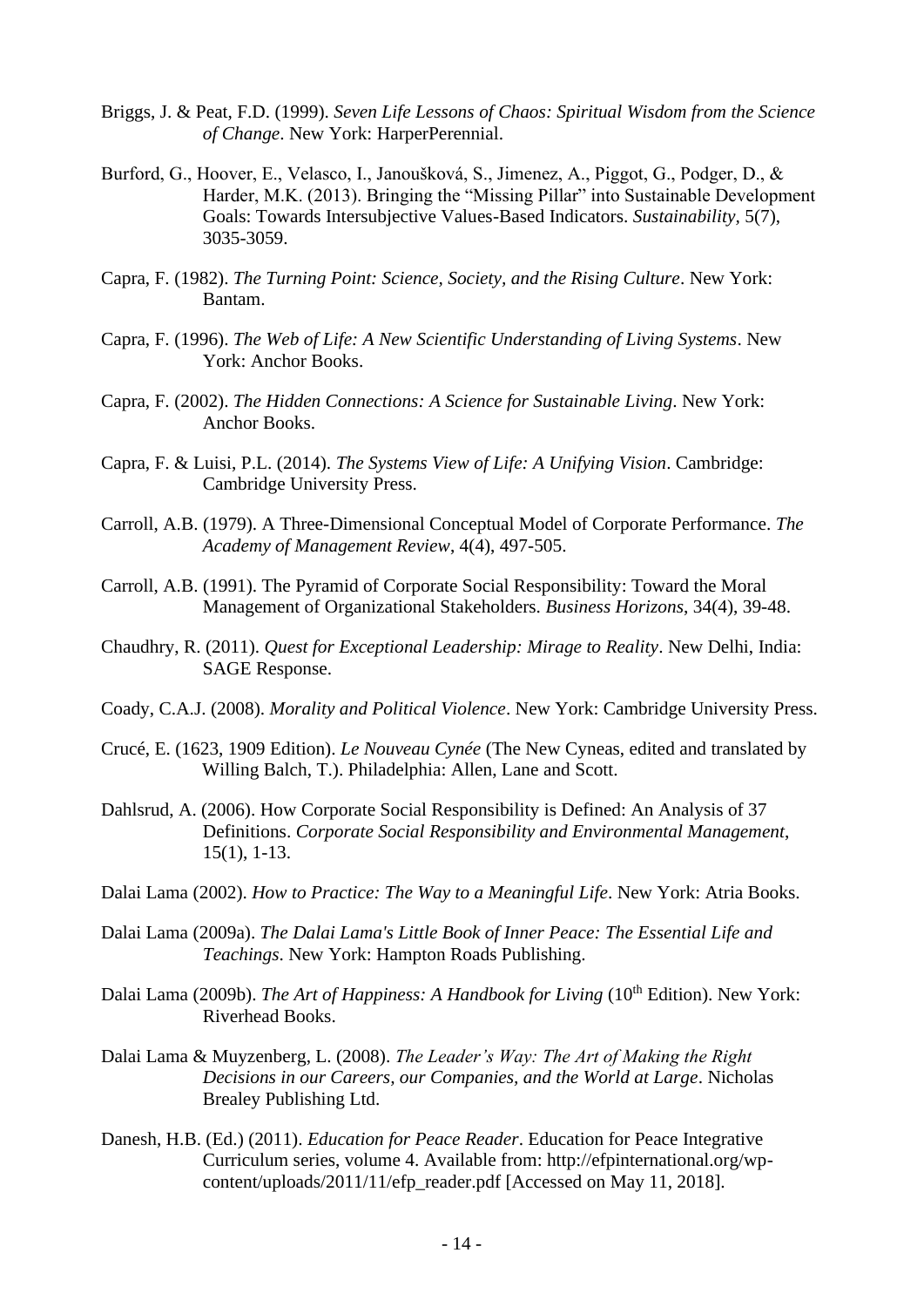- Dietrich, W. (2006). A Call for Trans-Rational Peaces. Available from: http://www.uibk.ac.at/peacestudies/downloads/peacelibrary/transrational.pdf [Accessed on May 11, 2018].
- Dietrich, W. (2008). *Variationen über die Vielen Frieden. Band 1: Deutungen* (Variations on the Many Peaces. Volume 1: Interpretations). Wiesbaden: VS Verlag für Sozialwissenschaften.
- Dietrich, W. (2011). *Variationen über die vielen Frieden, Band 2: Elicitive Konflikttransformation und die transrationale Wende in der Friedenspolitik*  (Variations on the Many Peaces. Volume 2: Elicitive Conflict Transformation and the Transrational Shift in Peace Politics). Wiesbaden: VS Verlag für Sozialwissenschaften.
- Dietrich, W. (2012). *Interpretations of Peace in History and Culture, Many Peaces Volume 1*. London: Palgrave Macmillan.
- Dietrich, W. (2013). *Elicitive Conflict Transformation and the Transrational Shift in Peace Politics, Many Peaces Volume 2*. London: Palgrave Macmillan.
- Dietrich, W., Echavarría, J., Esteva, G., Ingruber, D., & Koppensteiner, N. (Eds.) (2014). *The Palgrave International Handbook of Peace Studies: A Cultural Perspective*. London: Palgrave Macmillan.
- Dietrich, W. & Sützl, W. (2006). A Call For Many Peaces. In: Dietrich, W., Echavarría, J. & Koppensteiner, N. (Eds.) *Key Texts of Peace Studies / Schlüsseltexte der Friedensforschung / Textos Claves de la Investigación para la Paz (*pp. 282-302). Vienna: LIT-Verlag.
- Dillard, J., Dujon, V. & King, M.C. (2009). *Understanding the Social Dimension of Sustainability*. New York: Routledge.
- Dresner, S. (2008). *The Principles of Sustainability*. London: Earthscan.
- Elkington, J. (1998). *Cannibals with Forks: The Triple Bottom Line of 21st Century Business*. Gabriola Island: New Society Publishers.
- Fairholm, G.W. (1998). *Perspectives on Leadership: From the Science of Management to its Spiritual Heart*. Westport, CT: Praeger Publishers.
- Fort, T.L. (2001). Corporate Makahiki: The Governing Telos of Peace. *American Business Law Journal*, 38(2), 301-361.
- Fort, T.L. (2007). *Business, Integrity and Peace: Beyond Geopolitical and Disciplinary Boundaries.* Cambridge: Cambridge University Press.
- Fort, T.L. (Ed.) (2011). *Peace Through Commerce: A Multisectoral Approach*. Dordrecht: Springer.
- Fort, T.L. (2015). *The Diplomat in the Corner Office: Corporate Foreign Policy*. Stanford, CA: Stanford University Press.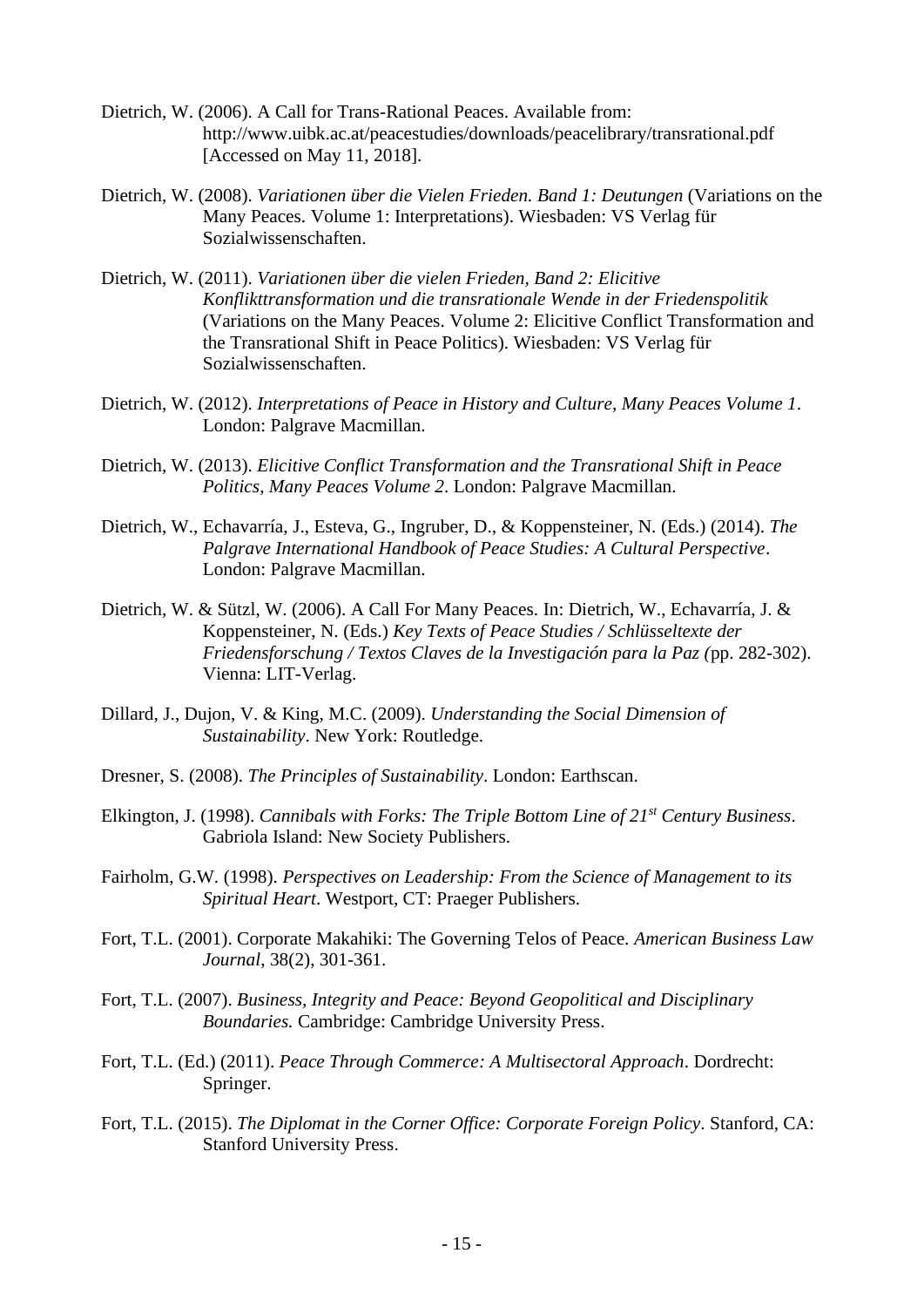- Fort, T.L. & Noone, J.J. (2000). Gifts, Bribes, and Exchange: Relationships in Non-Market Economies and Lessons for Pax E-Commercia. *Cornell International Law Journal*, 33(3), 515-546.
- Fort, T.L. & Schipani, C.A. (2004). *The Role of Business in Fostering Peaceful Societies*. Cambridge, UK: Cambridge University Press.
- Fort, T.L. & Westermann-Behaylo, M. (2008). Moral Maturity, Peace Through Commerce, and the Partnership Dimension. In: Williams, O.F. (Ed.) *Peace Through Commerce: Responsible Corporate Citizenship and the Ideals of the United Nations Global Compact* (pp. 55-74). Notre Dame, Indiana: University of Notre Dame Press.
- Fourcade, M. & Healy, K. (2007). Moral Views of Market Society. *Annual Review of Sociology*., 33, 285-311.
- Fox, M.A. (2014). *Understanding Peace: A Comprehensive Introduction*. New York: Routledge.
- Freeman, R.E. (1984, 2010 Edition). *Strategic Management: A Stakeholder Approach*. Cambridge: Cambridge University Press.
- Friedman, M. (1962, 2002 Edition). *Capitalism and Freedom*. Chicago: The University of Chicago Press.
- Galtung, J. (1965, 2003 Edition). International Programs of Behavioral Science Research in Human Survival. In: Schwebel, M. (Ed.) *Behavioral Science and Human Survival* (pp. 226-247). Lincoln: iUniverse, Inc.
- Galtung, J. (1967). Theories of Peace: A Synthetic Approach to Peace Thinking. International Peace Research Institute, Oslo. Available from: https://www.transcend.org/files/Galtung\_Book\_unpub\_Theories\_of\_Peace\_- A Synthetic Approach to Peace Thinking 1967.pdf [Accessed on May 11, 2018].
- Galtung, J. (1969). Violence, Peace, and Peace Research. *Journal of Peace Research*, 6(3), 167- 191.
- Galtung, J. (1980). The Basic Needs Approach. In: Lederer, K., Galtung, J., & Antal, D. (Eds.) *Human Needs: A Contribution to the Current Debate* (pp. 55-125). Cambridge, MA: Oelgeschlager, Gunn & Hain.
- Galtung, J. (1990). Cultural Violence. *Journal of Peace Research*, 27(3), 291-305.
- Galtung, J. (1996). *Peace by Peaceful Means: Peace and Conflict, Development and Civilization*. International Peace Research Institute Oslo. London: SAGE Publications Ltd.
- Groff, L. & Bouckaert, L. (2015). The Evolving View on Peace and its Implications for Business. In: Bouckaert, L. & Chatterji, M. (Eds.) *Business, Ethics and Peace*. Contributions to Conflict Management, Peace Economics and Development (pp. 3-23). Volume 24. Bingley, UK: Emerald Group Publishing Limited.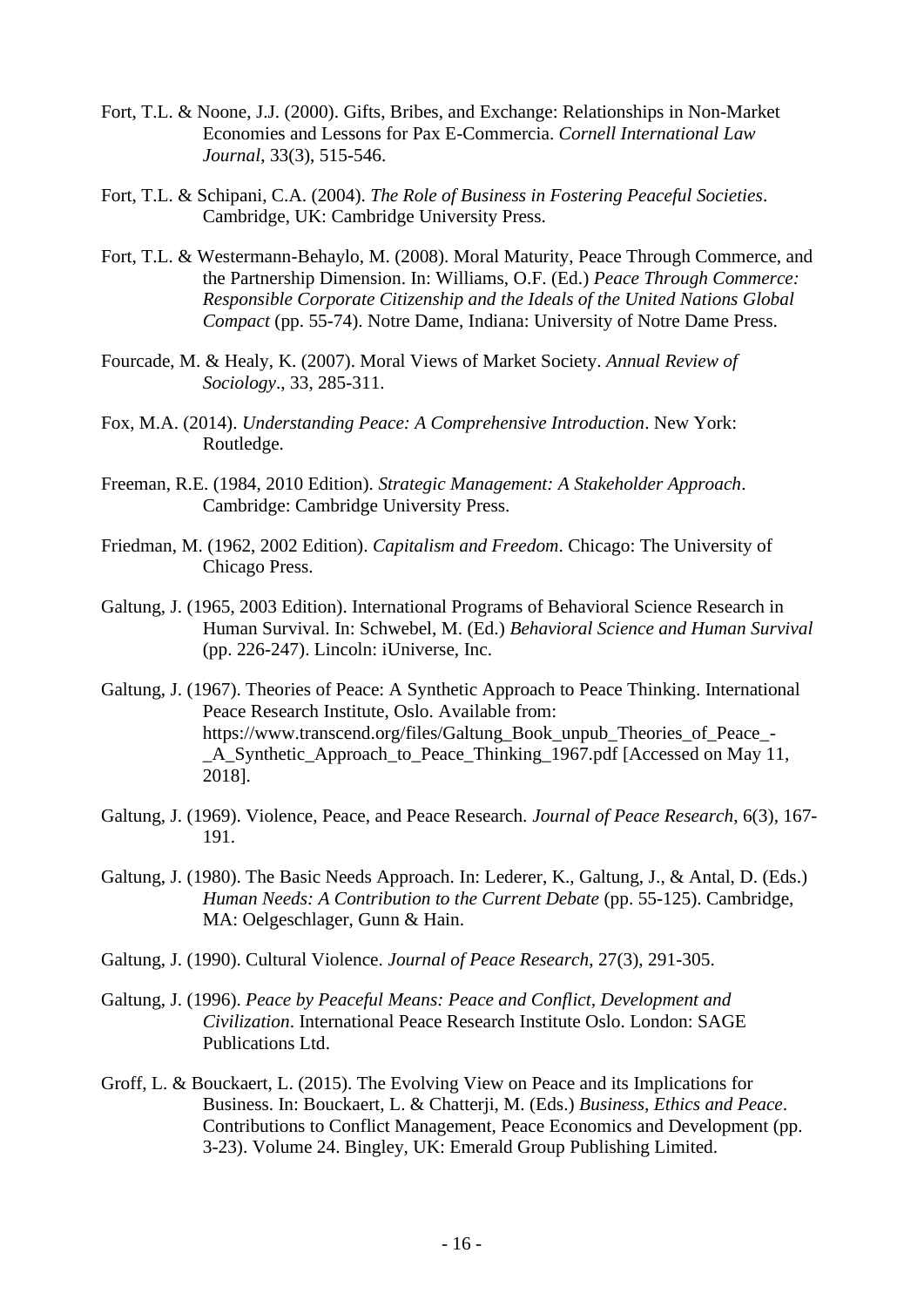- Guthrie, D. (2014). A Conversation on Corporate Social Responsibility. *Forbes*. Available from: http://www.forbes.com/sites/dougguthrie/2014/01/09/a-conversation-on-corporatesocial-responsibility/ [Accessed on May 11, 2018].
- Haufler, V. (2001). *A Public Role for the Private Sector: Industry Self-Regulation in a Global Economy*. Washington, D.C.: Carnegie Endowment for International Peace.
- Hock, D. (2005). *One From Many: VISA and the Rise of Chaordic Organization*. San Francisco: Berrett-Koehler Publishers, Inc.
- Hosmer, L.T. (1994a). *Moral Leadership in Business*. Homewood: Richard D. Irwin, Inc.
- Hosmer, L.T. (1994b). Why be Moral? A Different Rationale for Managers. *Business Ethics Quarterly*, 4(2), 191-204.
- Jeong, H-W. (2000). *Peace and Conflict Studies - An Introduction*. Hants, UK: Ashgate Publishing Ltd.
- Kant, I. (1795, 2013 Edition). *Zum Ewigen Frieden: Ein Philosophischer Entwurf* (Perpetual Peace: A Philosophical Sketch). Berlin: Michael Holzinger.
- Kanter, R.M. (2009). *Supercorp: How Vanguard Companies Create Innovation, Profits, Growth, and Social Good*. New York: Random House, Inc.
- Kelly, M. (2012). *Owning Our Future: The Emerging Ownership Revolution – Journeys to a Generative Economy*. San Francisco, CA: Berrett-Koehler Publishers, Inc.
- Korten, D.C. (2015). *When Corporations Rule the World*. Oakland, CA: Berrett-Koehler Publishers, Inc.
- Kuhn, T. (1970). *The Structure of Scientific Revolutions*. Chicago: University of Chicago Press.
- Laloux, F. (2014). *Reinventing Organizations: A Guide to Creating Organizations Inspired by The Next Stage of Human Consciousness*. Brussels, Belgium: Nelson Parker.
- Lankoski, L. & Smith, N.C. (2017). Alternative Objective Functions for Firms. *Organization & Environment*, Special Issue, Creating Value for Stakeholders. Available from: http://journals.sagepub.com/doi/10.1177/1086026617722883 [Accessed on May 11, 2018].
- Lawler, P. (1995). *A Question of Values: Johan Galtung's Peace Research*. Colorado: Lynne Rienner Publishers, Inc.
- Lederach, J.P. (2005). *The Moral Imagination: The Art and Soul of Building Peace*. New York: Oxford University Press.
- Lo, S.-F. & Sheu, H.-J. (2007). Is Corporate Sustainability a Value-Increasing Strategy for Business? *Corporate Governance: An International Review*, 15(2), 345-358.
- McDonough, W. & Braungart, M. (2000, May-June). A World of Abundance. *Interfaces*, 30(3), 55-65.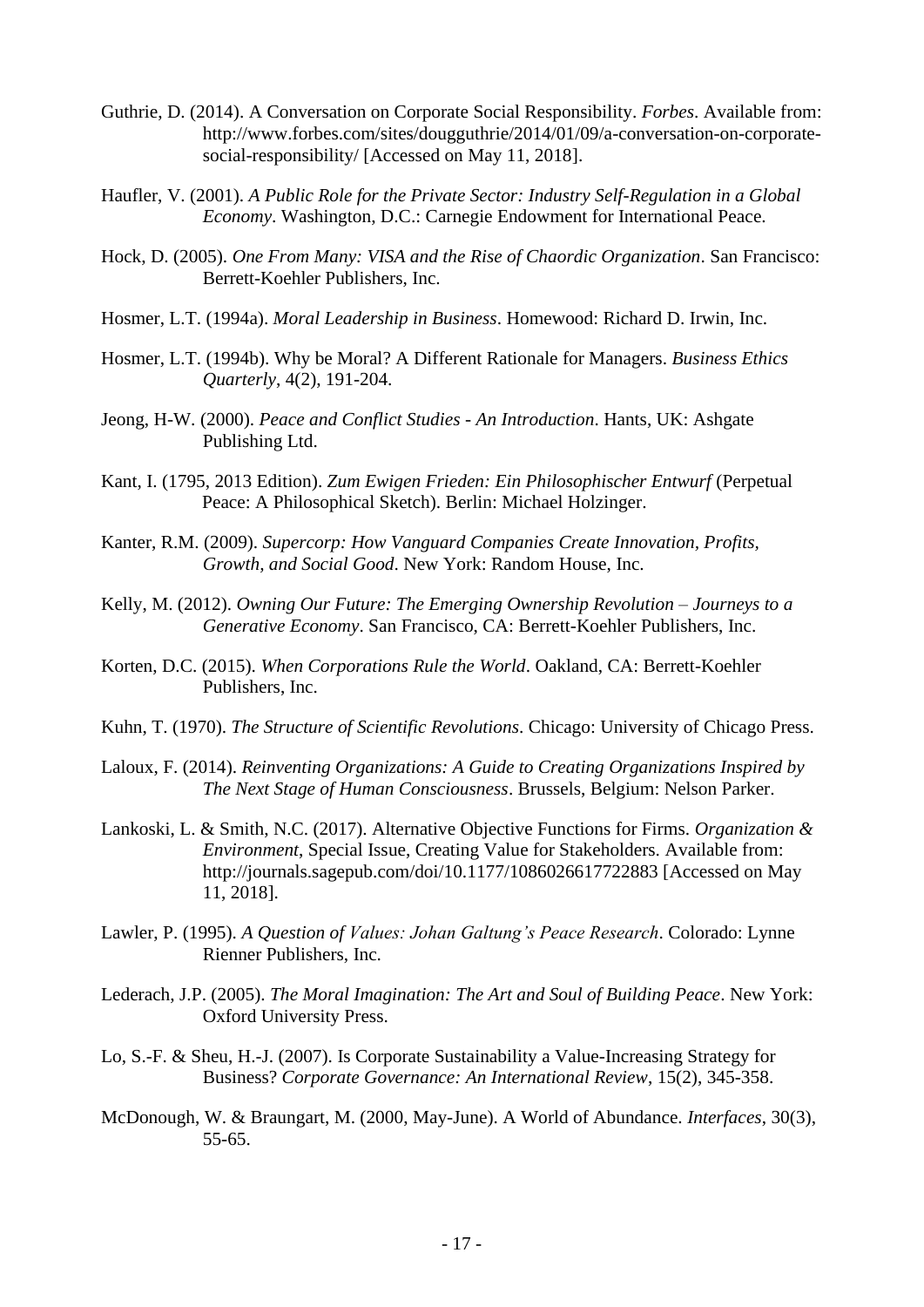- McDonough, W. & Braungart, M. (2002). *Cradle to Cradle: Remaking the Way We Make Things*. New York: North Point Press.
- McDonough, W. & Braungart, M. (2013). *The Upcycle: Beyond Sustainability – Desiging for Abundance*. New York: North Point Press.
- Miller, C.E. (2005). A Glossary of Terms and Concepts in Peace and Conflict Studies (2<sup>nd</sup> Edition). Addis Ababa: University for Peace Africa Program.
- Montesquieu, C.d.S.B.d. (1748, 1752, 2001). *The Spirit of the Laws* (translated by Nugent, T.). Ontario, Canada: Kitchener, Batoche Books.
- Moore, G. (1999). Corporate Moral Agency: Review and Implications. *Journal of Business Ethics*, 21(4), 329-343.
- Moura-Leite, R.C. & Padgett, R.C. (2011). Historical Background of Corporate Social Responsibility. *Social Responsibility Journal*, 7(4), 528-539.
- Musk, E. (2013, February). Elon Musk: The Mind Behind Tesla, SpaceX, SolarCity. *TED Talks*. Available from: https://www.ted.com/talks/elon\_musk\_the\_mind\_behind\_tesla\_spacex\_solarcity [Accessed on May 11, 2018].
- Nelson, J. (2000). *The Business of Peace: The Private Sector as a Partner in Conflict Prevention and Resolution*. London: The Prince of Wales Business Leaders Forum, International Alert, Council on Economic Priorities.
- Oetzel, J., Westermann-Behaylo, M., Koerber, C., Fort, T.L., & Rivera, J. (2010). Business and Peace: Sketching the Terrain. *Journal of Business Ethics*, 89(4): 351-373.
- Parkkinen, T. (2015). *Fixing the Root Bug: The Simple Hack for a Growth-Independent, Fair and Sustainable Market Economy 2.0.* Reparodigm Publishing.
- Porter, M. & Kramer, M.R. (2011, January-February). Creating Shared Value. How to Reinvent Capitalism – And Unleash a Wave of Innovation and Growth. *Harvard Business Review.*
- Rifkin, J. (2015). *The Zero Marginal Cost Society: The Internet of Things, the Collaborative Commons, and the Eclipse of Capitalism*. New York: Palgrave Macmillan.
- Santa Barbara, J., Dubee, F., & Galtung, J. (2009). *Peace Business: Humans and Nature Above Markets and Capital*. Kolofon Press / Transcend University Press.
- Saxegaard, P. (2016, May 4). Personal Interview with T. Bauer. Oslo, Norway.
- Shaw, B. & Corvino, J. (1996). Hosmer and the 'Why Be Moral?' Question. *Business Ethics Quarterly*, 6(3), 373-383.
- Smith, A. (1776, 1937 Edition). *An Inquiry Into the Nature and Causes of the Wealth of Nations* (edited by E. Cannan). New York: The Modern Library, Random House Inc.
- Smurthwaite, M. (2008). The Purpose of the Corporation. In: Williams, O.F. (Ed.) *Peace Through Commerce: Responsible Corporate Citizenship and the Ideals of the*